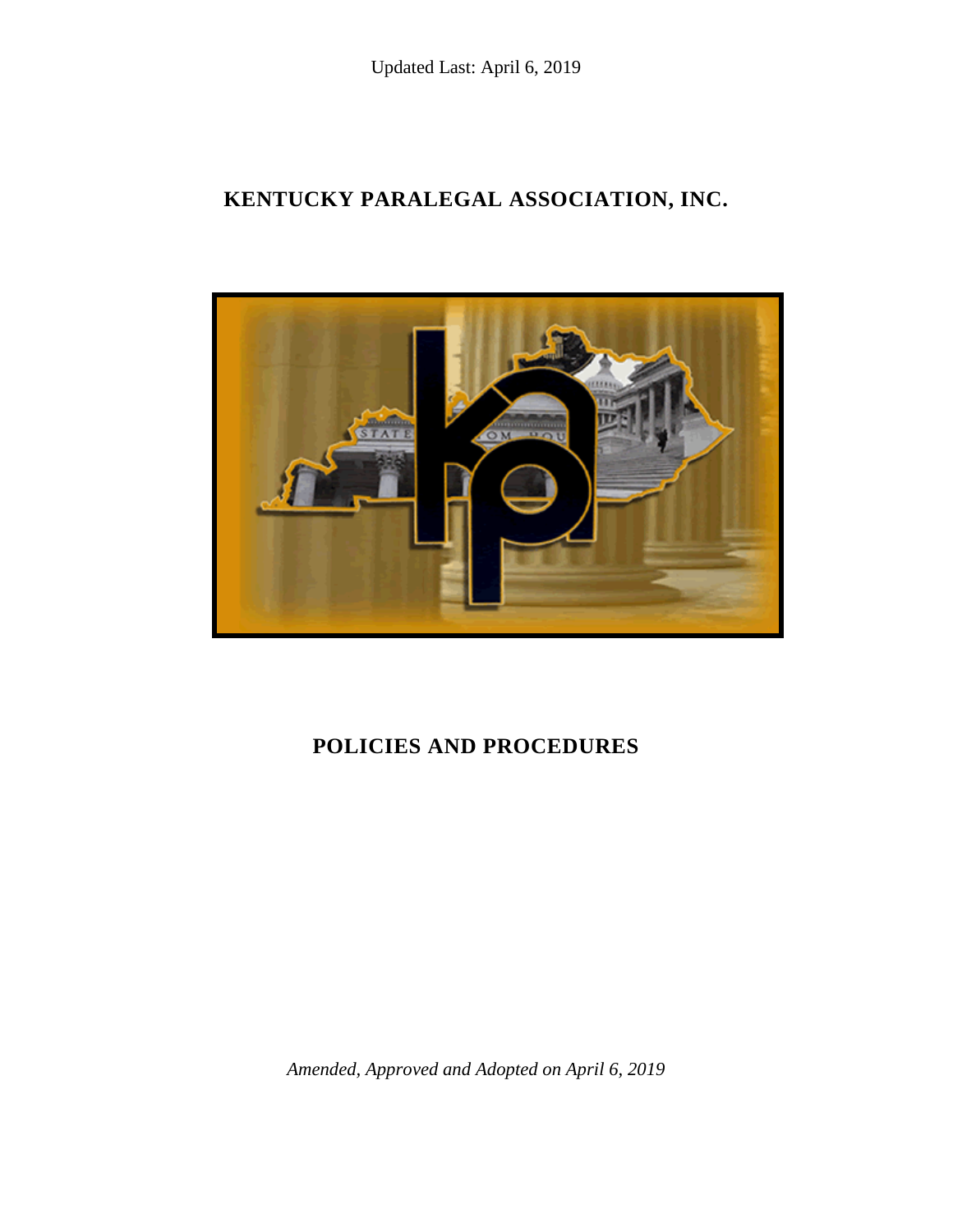# KENTUCKY PARALEGAL ASSOCIATION POLICIES AND PROCEDURES TABLE OF CONTENTS

| I.   | General Policies and Procedures for the Kentucky Paralegal Association Board of |                  |  |  |  |
|------|---------------------------------------------------------------------------------|------------------|--|--|--|
|      |                                                                                 |                  |  |  |  |
|      | A.                                                                              |                  |  |  |  |
|      | <b>B.</b>                                                                       |                  |  |  |  |
| II.  |                                                                                 |                  |  |  |  |
|      | A.                                                                              |                  |  |  |  |
|      |                                                                                 | 1.               |  |  |  |
|      |                                                                                 | 2.               |  |  |  |
|      |                                                                                 | 3.               |  |  |  |
|      |                                                                                 | $\overline{4}$ . |  |  |  |
|      | <b>B.</b>                                                                       |                  |  |  |  |
|      |                                                                                 | 1.               |  |  |  |
|      |                                                                                 | 2.               |  |  |  |
|      |                                                                                 | 3.               |  |  |  |
|      |                                                                                 | 4.               |  |  |  |
|      |                                                                                 | 5.               |  |  |  |
|      |                                                                                 | 6.               |  |  |  |
|      |                                                                                 | 7.               |  |  |  |
|      | C.                                                                              |                  |  |  |  |
|      | D.                                                                              |                  |  |  |  |
|      | E.                                                                              |                  |  |  |  |
|      | F.                                                                              |                  |  |  |  |
| III. |                                                                                 |                  |  |  |  |
|      | A.                                                                              |                  |  |  |  |
|      | <b>B.</b>                                                                       |                  |  |  |  |
|      | C.                                                                              |                  |  |  |  |
|      |                                                                                 | 1.               |  |  |  |
|      |                                                                                 | 2.               |  |  |  |
|      |                                                                                 |                  |  |  |  |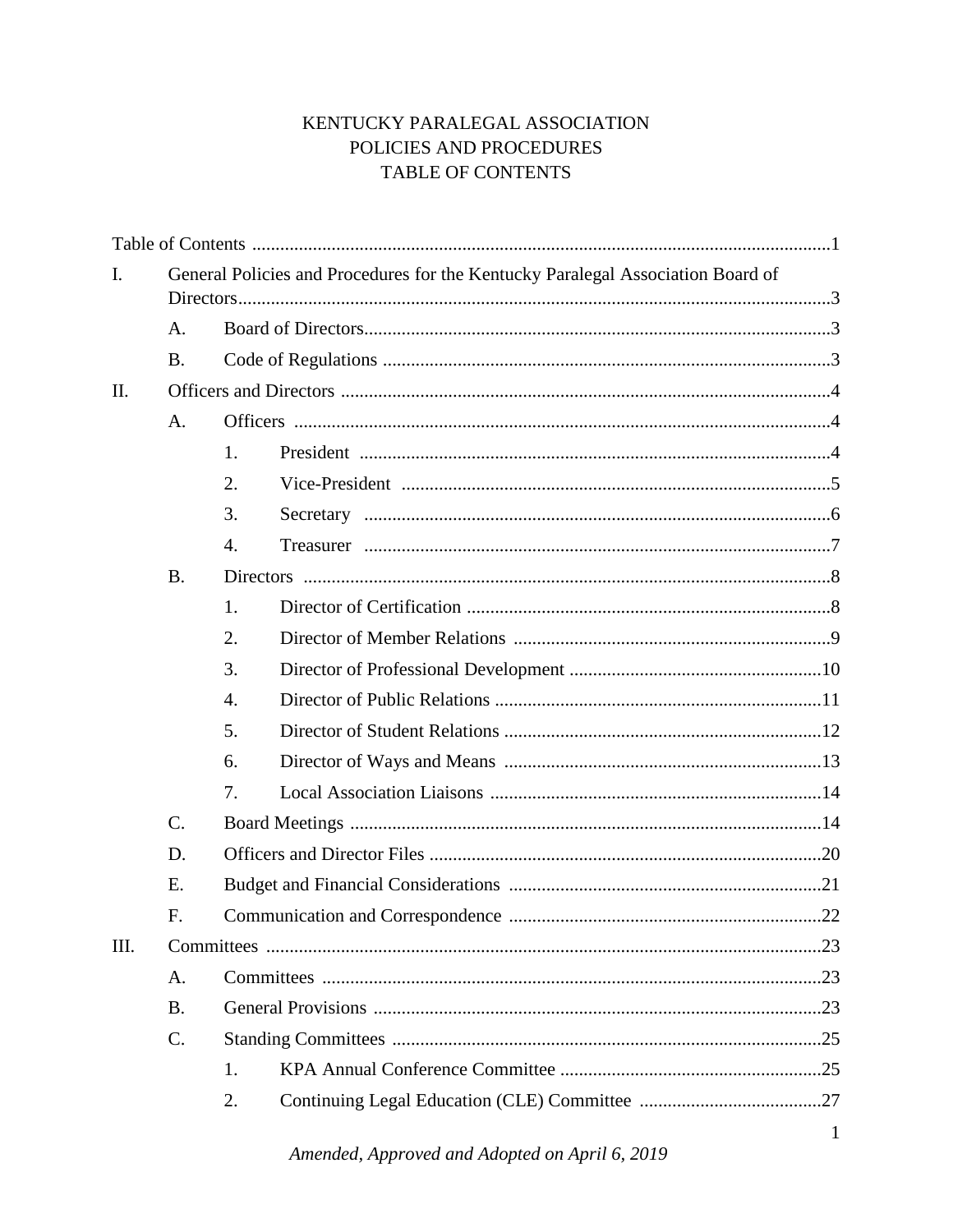|     | 3.  |                                                                   |  |
|-----|-----|-------------------------------------------------------------------|--|
|     | 4.  |                                                                   |  |
|     | 5.  |                                                                   |  |
|     | 6.  | Kentucky Paralegal Association Certification Committee (KPACC) 30 |  |
|     | 7.  |                                                                   |  |
|     | 8.  |                                                                   |  |
|     | 9.  |                                                                   |  |
|     | 10. |                                                                   |  |
|     | 11. |                                                                   |  |
|     | 12. |                                                                   |  |
| IV. |     |                                                                   |  |
|     |     |                                                                   |  |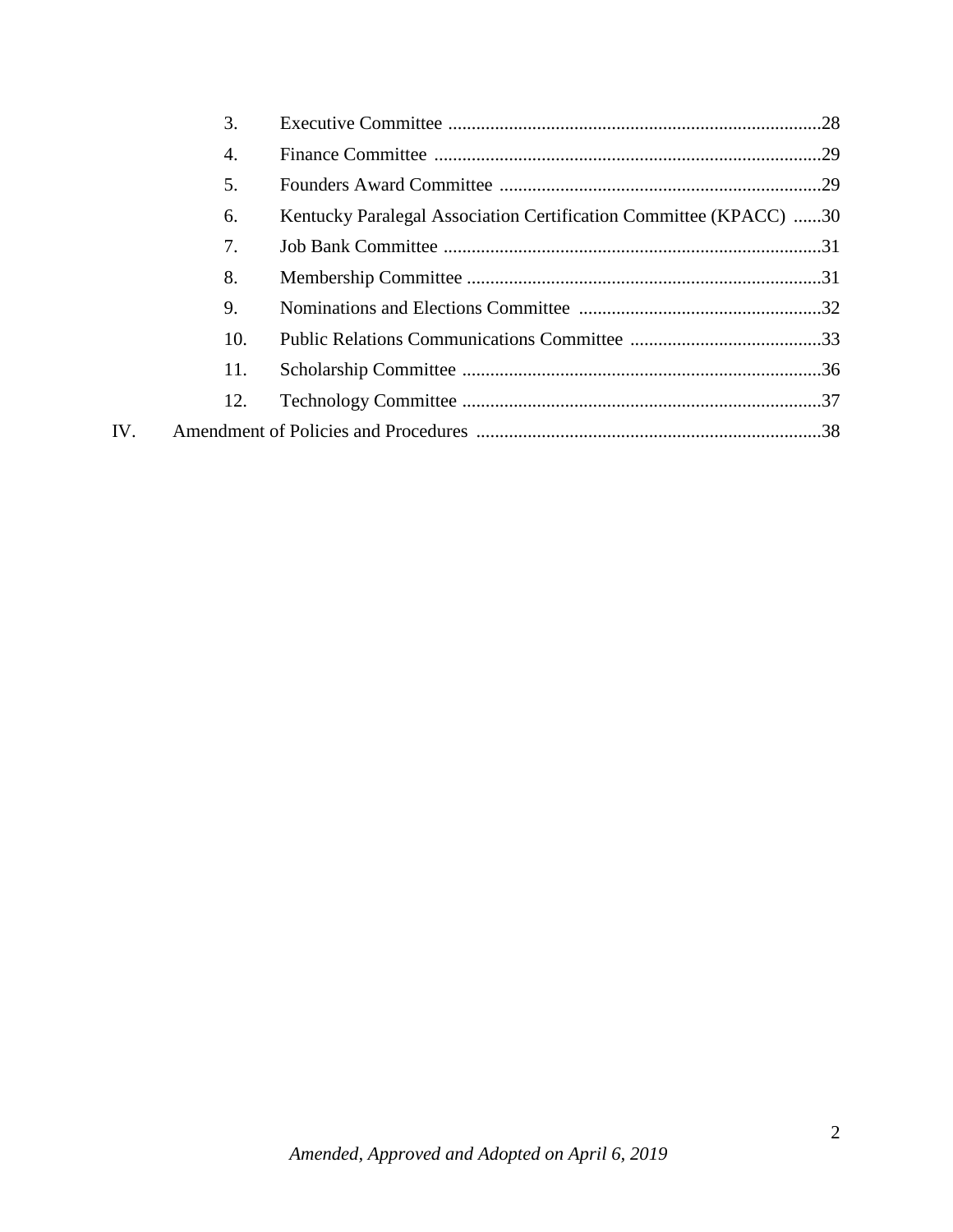#### **I. GENERAL POLICIES AND PROCEDURES FOR THE KENTUCKY PARALEGAL ASSOCIATION BOARD OF DIRECTORS**

#### A. BOARD OF DIRECTORS

- 1. The Kentucky Paralegal Association ("KPA" or "Association") Board of Directors ("Board") is comprised of the elected Officers and Directors and the appointed Local Association Liaisons.
- 2. The Officers of the KPA consist of the President, Vice-President, Secretary and Treasurer.
- 3. The Directors of the KPA consist of the Director of Certification, Director of Member Relations, Director of Student Relations, Director of Professional Development, Director of Public Relations, Director of Ways and Means and the Local Association Liaisons.
- 4. No Board member may hold more than one (1) Officer or Director position, with the exception of the Local Association Liaisons who may concurrently hold a position as an Officer or Director. In the event that there are no nominees for an Officer or Director position, the Board shall have the discretion to conduct a special write-in election, appoint an eligible KPA member to the position or make necessary accommodations to insure the duties of the vacant position are carried out by the elected Board members. The appointment of Officers and Directors to vacant positions shall be approved by Board vote.
- 5. All Board members shall be Active member of the Association. If a Board member no longer meets all of the qualifications for Active membership at the end of the membership year, the Board member, with the exception of the President, may complete his or her term and retain his or her voting Board position for the remainder of his or her term year. In the event the President no longer meets all of the qualifications for Active membership at the end of the membership year, the President may complete his or her term and retain his or her voting Board position for the remainder of his or her term year only upon a vote by the Board.

#### B. CODE OF REGULATIONS

- 1. All Board members are governed by the KPA Bylaws and these Policies and Procedures.
- 2. The provisions of the KPA Bylaws are incorporated herein by reference.
- 3. All Board activities shall be conducted in compliance with the KPA's Paralegal Professional Standards of Conduct.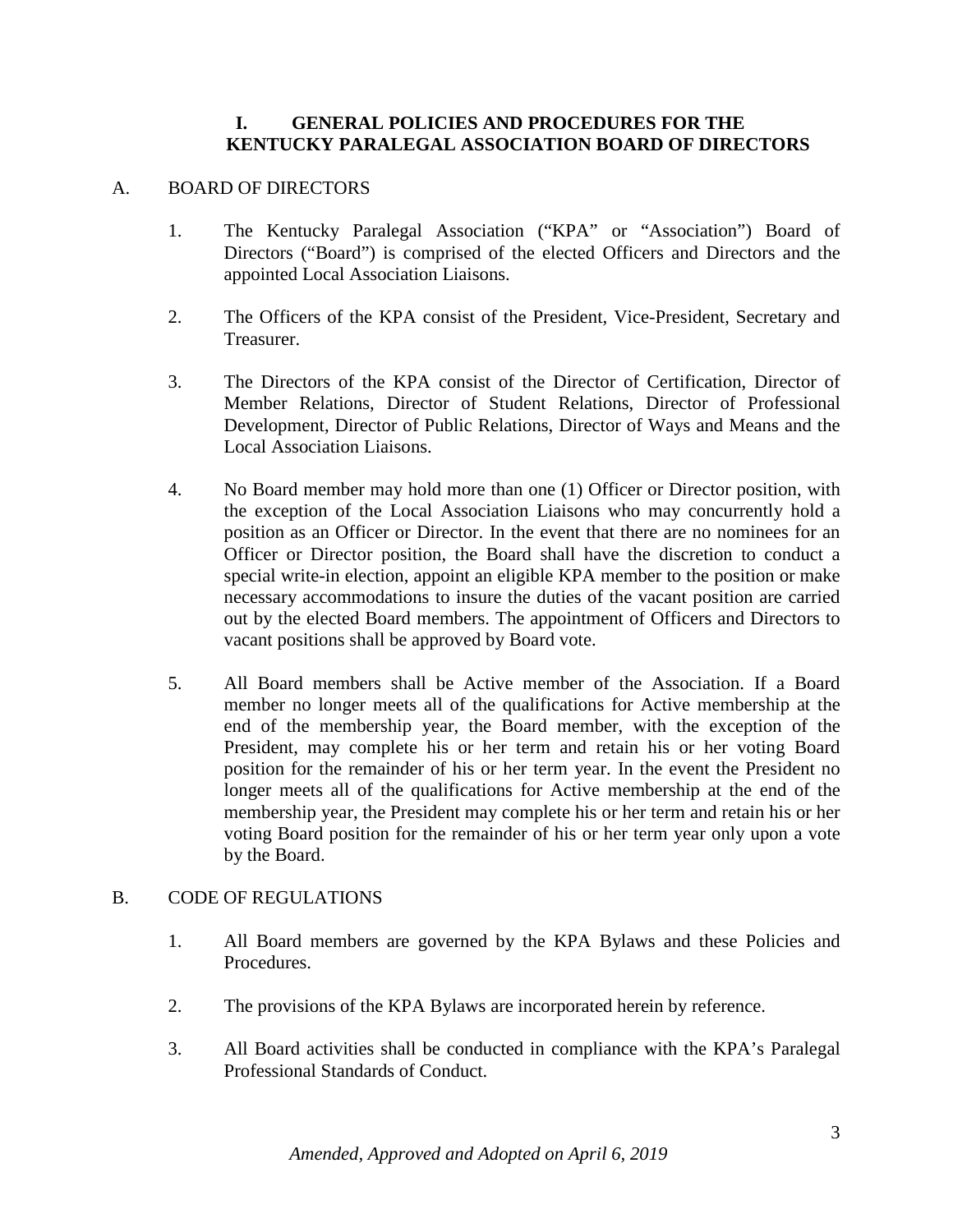# **II. OFFICERS AND DIRECTORS**

- A. OFFICERS. In addition to the provisions set out in the Bylaws and other sections herein, the functions, duties and responsibilities of the Officers shall be as follows:
	- 1. PRESIDENT
		- a. The President should be aware of the policies, purposes and goals of the Association. The Association's activities should be evaluated with the Board periodically to determine whether they are consistent with the Purposes, Mission, Vision and Values of the KPA and to determine whether the Association is meeting its goals.
		- b. The President shall ensure the overall soundness of the KPA.
		- c. The President shall be the spokesperson for the Association and "Face of the KPA."
		- d. The President shall serve as the KPA's liaison to the Kentucky Bar Association to foster a positive relationship and open communications between associations for the benefit of KPA members.
		- e. The President is responsible for responding to written and verbal requests from a variety of sources. Requests for membership information, Committee activities, association matters and professional issues are commonplace. Therefore, it is essential that the President remain informed in order to represent the Association in a prompt and professional manner.
		- f. The President shall coordinate payment for any Association functions with the Treasurer and to take all necessary steps to ensure the fiscal soundness of the Association. The President shall not commit the Association to any major financial obligation without prior approval of the Board. Like the Treasurer, the President has a fiduciary responsibility to the Association.
		- g. In conjunction with the Treasurer, the President shall obtain proper coverage for the surety bond and the Directors' and Officers' Insurance. The surety bond must equal the highest anticipated balance in the KPA's treasury. The need for general liability insurance should be continually evaluated by the President and the Treasurer and secured, if so recommended by the Board.
		- h. The President is responsible for the planning and administration of the Annual Meeting of the Kentucky Paralegal Association and shall work in coordination with the KPA Annual Conference Committee to schedule the annual meeting during the KPA Annual Conference.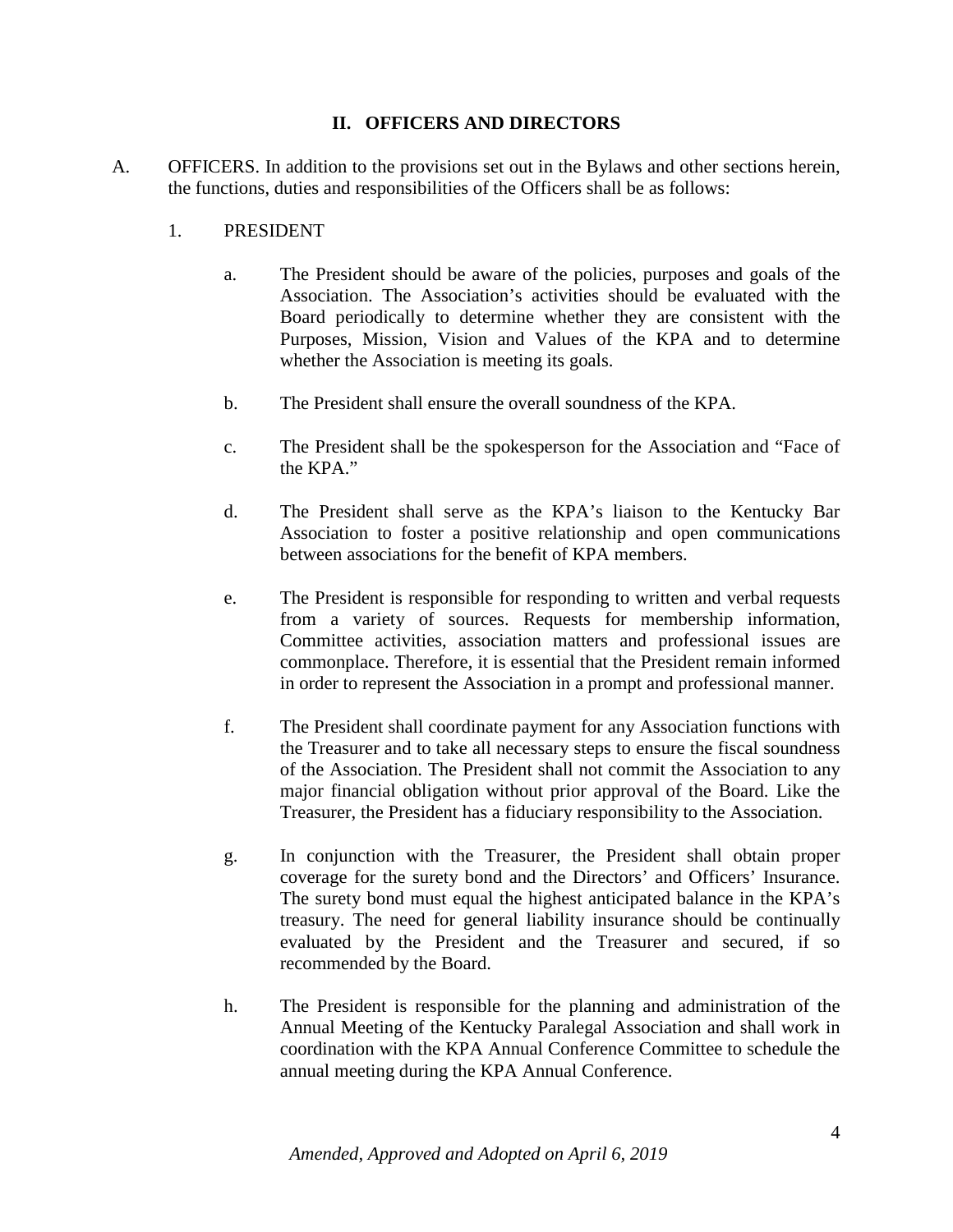- i. The President shall preside at all membership meetings and shall set the Agenda for the Annual Meeting of the Kentucky Paralegal Association held at the KPA Annual Conference. The President shall also be responsible for the introduction of the Board and any Board-related presentations at the KPA Annual Conference.
- j. The President shall maintain periodic contact with the Board members and Committee Chairpersons to ensure that he/she is acting in keeping with the Association's overall goals and to ensure responsiveness to the administrative needs of the Board members and Committee Chairpersons.
- k. The President shall be the custodian of the KPA gavel.
- l. Committees
	- 1. The President shall serve as a member of the Executive Committee.
	- 2. The President shall have a standing appointment to all KPA Committees, with the exception of the Kentucky Paralegal Certification Committee (KPACC) which is governed by the KPA Professional Standards and Certification Program policy.

#### 2. VICE-PRESIDENT

- a. The Vice-President shall periodically review the Association's Bylaws and Policies and Procedures to ensure the Association maintains compliance with statutory and regulatory provisions relating to non-profit corporations and bring any necessary revisions to the Board's attention.
- b. The Vice-President shall also monitor the Board's compliance with the Association's Bylaws and Policies and Procedures and bring any deviations or necessary revisions to the Board attention.
- c. The Vice-President shall be in charge of assisting the President with any and all activities during the year as deemed necessary by the President, Board and/or Executive Committee.
- d. The Vice-President shall serve as the KPA's liaison to the national paralegal associations to foster a positive relationship and open communications between associations for the benefit of KPA members.
- e. Committees
	- 1. The Vice-President shall serve on the Executive Committee.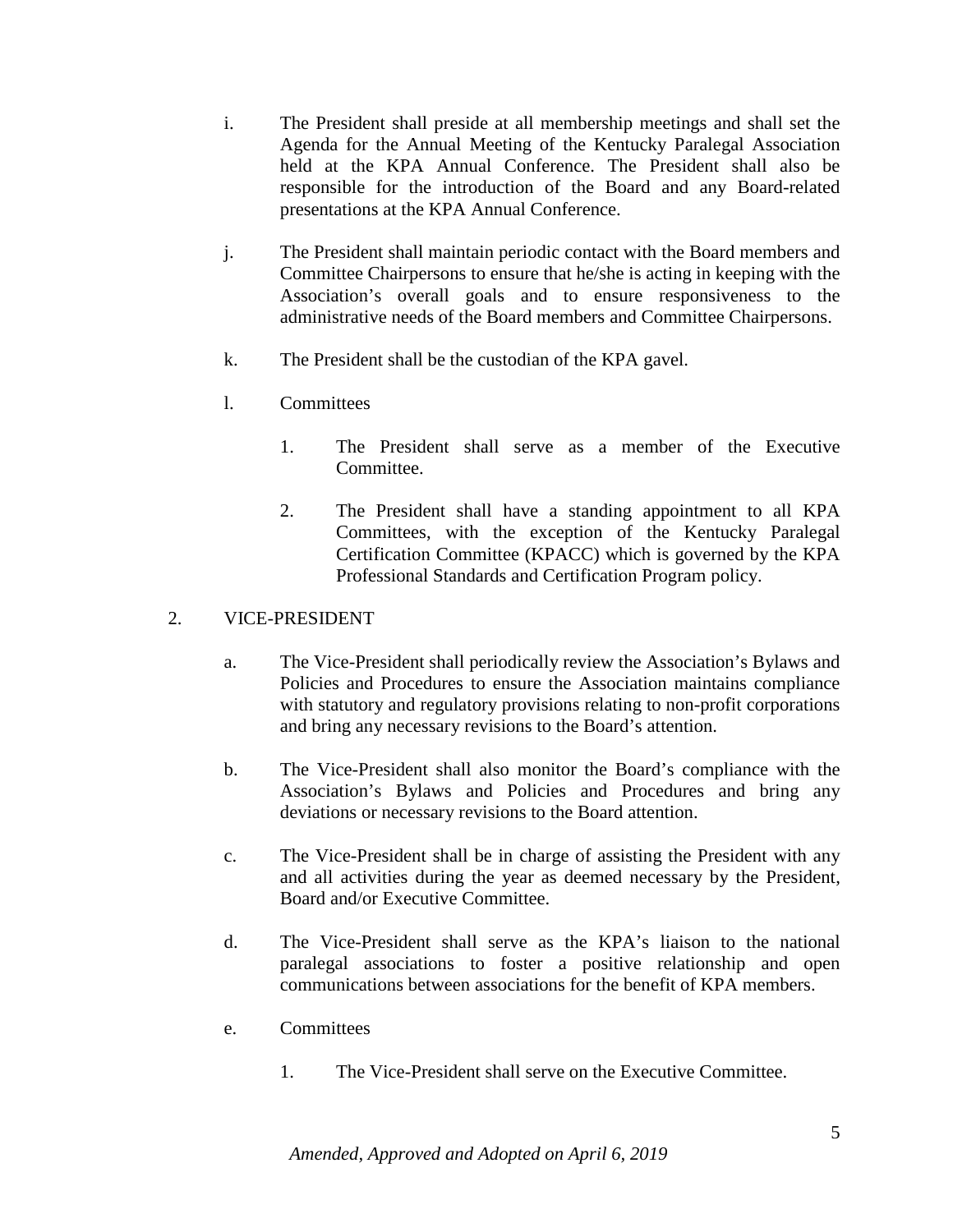- 2. The following committees shall report to the Vice-President:
	- (a) Nominations and Elections Committee. The Vice-President shall serve as Chairperson of the Nominations and Elections Committee;
	- (b) Founders Award Committee. The Vice-President shall serve as Chairperson or coordinating Director of the Founders Award Committee.
	- (c) Bylaws and Policies and Procedures Review Committee. Upon formation, the Vice-President shall serve as Chairperson or coordinating Director of any committee formed for the purpose of periodic review and revision of the Association's Bylaws and Policies and Procedures.

# 3. SECRETARY

- a. The Secretary shall be responsible for recording and maintaining the minutes of all Board Meetings, Executive Committee meetings, membership meetings, Board votes and Board approvals.
- b. The Secretary shall be responsible for maintaining and updating the KPA Bylaws and the KPA Policies and Procedures when amendments are made by Board vote at meetings throughout the year.
- c. The Secretary shall assist with the maintaining and cataloging of any additional records and items of the Association, including the KPA's historical archives.
- d. Upon request, the Secretary shall draft and answer correspondence as the President and Board may direct.
- e. In conjuction with the President, the Secretary shall finalize the KPA's Annual Report for distribution to the KPA membership.
- f. Committees
	- 1. The Secretary shall serve as a member of the Executive Committee.
	- 2. The following committees shall report to the Secretary:
		- (a) Association Records and Archives Committees. Upon formation, the Secretary shall serve as Chairperson or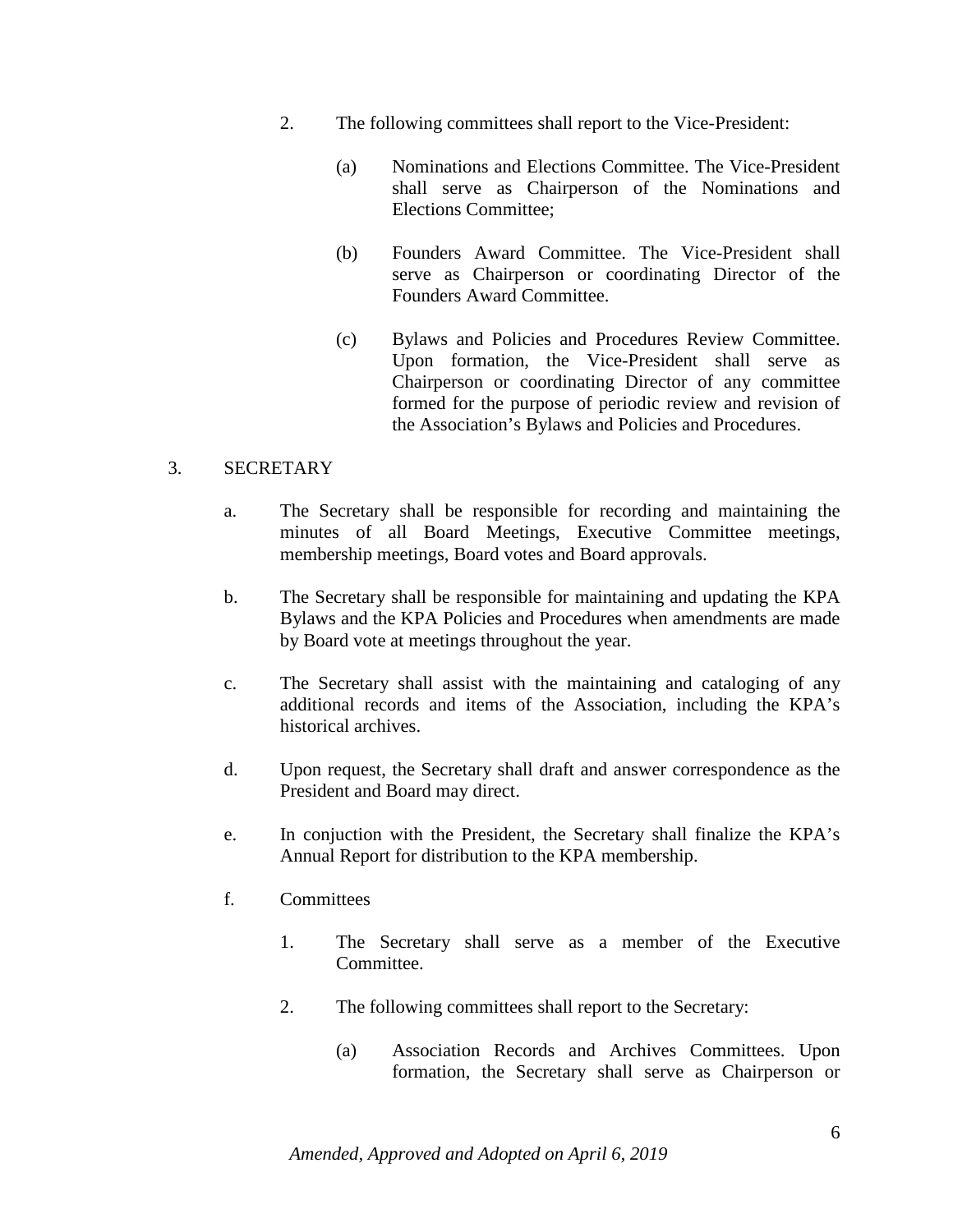coordinating Director of any Committee relating to the Association's records or historical archives.

#### 4. TREASURER

- a. The Treasurer shall have custody of the Association's assets and shall keep full and accurate accounting of assets, receipts, disbursements, deposits and other monies held in the name and to the credit of the KPA.
- b. The Treasurer shall be responsible for preparing and maintaining all KPA corporate documents with the Secretary of State and shall ensure the compliant filing of documents pursuant to the Kentucky Revised Statutes.
- c. The Treasurer shall disburse funds in a timely manner to satisfy the Association's financial obligations. Upon receipt of invoices, the Treasurer shall forward a copy to the Director or Committee Chair incurring the expense prior to payment so that the charges may be verified.
- d. The Treasurer shall coordinate payment for any Association functions with the President and to take all necessary steps to ensure the fiscal soundness of the Association. The Treasurer shall not commit the Association to any major financial obligation without the approval of the Board. Like the President, the Treasurer has a fiduciary responsibility to the Association.
- e. The Treasurer is responsible for preparation of the KPA's annual budget and shall monitor expenditures and reimbursements to insure compliance with the budget and the terms of the Policies and Procedures. Any extraordinary expenditures shall be brought to the attention of the President and the Finance Committee.
- f. The Treasurer shall make written monthly reports of all transactions and the financial condition of the Association. In addition, said report shall also contain the most recent balances of any other type of investments [e.g. Certificates of Deposits, Money Market Funds, Loans, etc.] The Treasurer shall balance and reconcile each and every bank statement to ensure that the Association's records do not differ from the bank's records. In addition, said bank statements shall be kept in a safe and orderly fashion and shall be submitted with the Treasurer's Annual Report. The Treasurer shall make the Association's bank statements available to the President and Finance Committee upon request.
- g. In conjunction with the President, the Treasurer shall obtain proper coverage for the surety bond and the Directors' and Officers' Insurance. The surety bond must equal the highest anticipated balance in the KPA's treasury. The need for general liability insurance should continue to be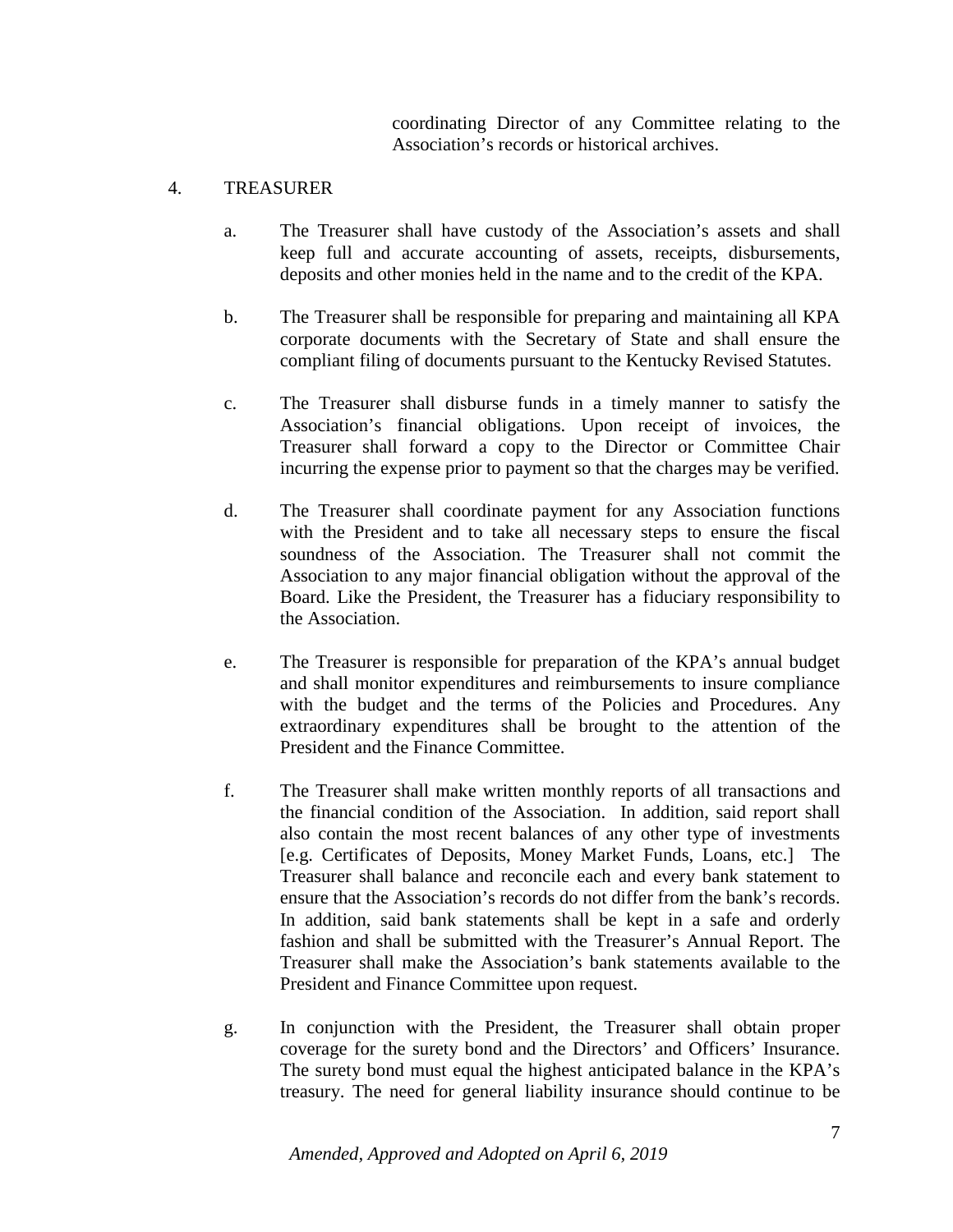evaluated by the President and the Treasurer and secured, if so recommended.

- h. The Treasurer shall prepare and file all corporate tax documents with the Kentucky Department of Revenue and the Internal Revenue Service, including the KPA's income and sales tax returns.
- i. In conjunction with the President, the Treasurer shall finalize the KPA's Annual Report for distribution to the KPA membership.
- j. Committees
	- 1. The Treasurer shall serve as a member of the Executive Committee.
	- 2. The following committees shall report to the Treasurer:
		- (a) Finance Committee. The Treasurer shall serve as Chairperson of the Finance Committee.
- B. DIRECTORS. In addition to the provisions set out in the Bylaws and other sections herein, the function, duties and responsibilities of the Directors shall be as follows:
	- 1. DIRECTOR OF CERTIFICATION
		- a. The Director of Certification shall be a Certified Kentucky Paralegal (CKP) in good standing. In the event the Director of Certification fails to maintain certification in good standing, the Director shall no longer be eligible to serve in the elected position and the Kentucky Paralegal Association Certification Committee (KPACC) shall nominate an interim Director of Certification for Board appointment to fill the vacancy for the remainder of the unexpired term.
		- b. The activities of the Director of Certification are regulated by the KPA Professional Standards and Certification Program policy and the Kentucky Paralegal Association Certification Committee (KPACC) Policies and Procedures.
		- c. The Director of Certification shall serve as the KPA's liaison to other state and national paralegal certification and regulation programs to foster a positive relationship and open communications between associations for the benefit of KPA members and to keep up-to-date on paralegal regulation developments affecting the Certified Kentucky Paralegal Program.
		- d. Committees.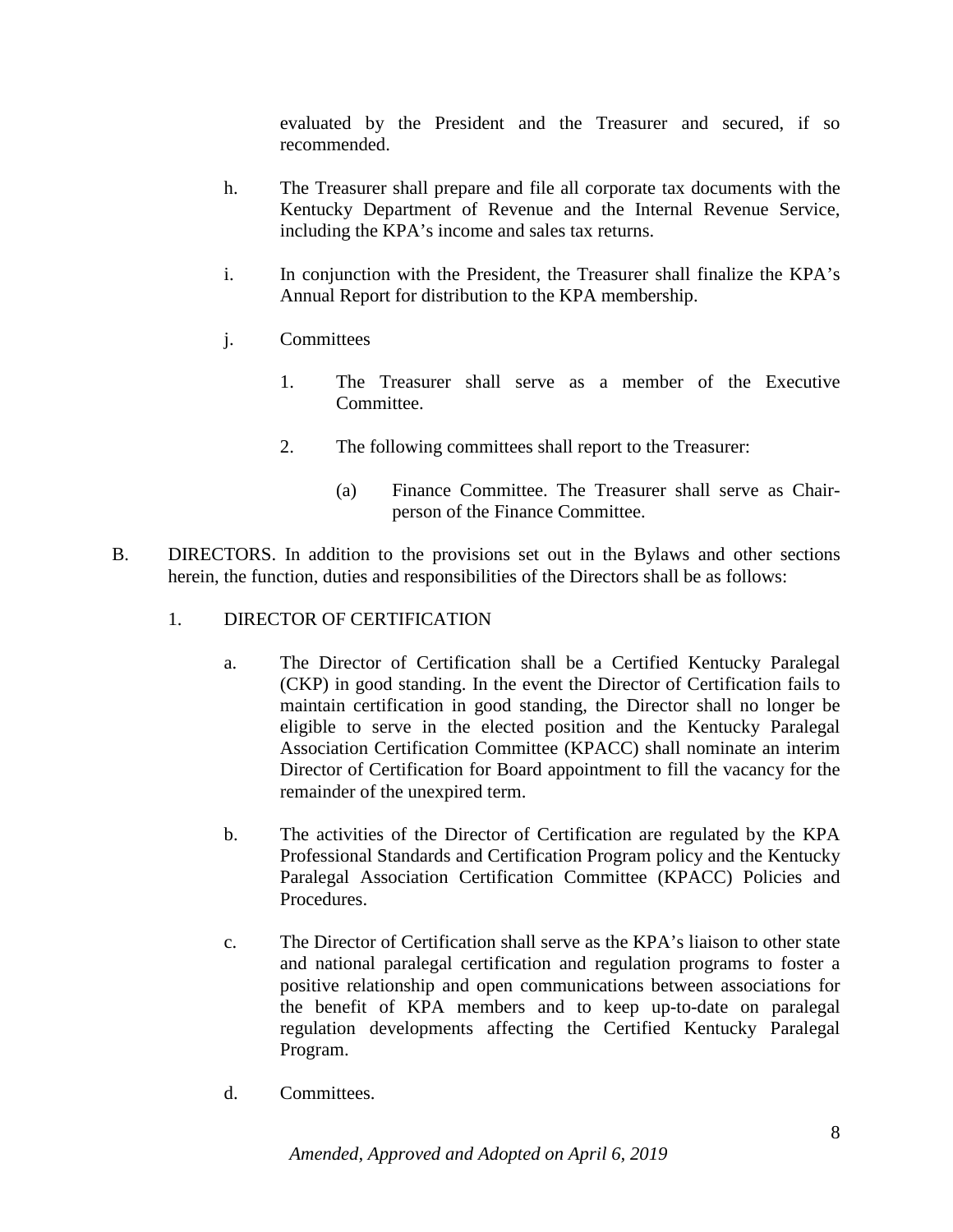- 1. The Director of Certification shall serve as coordinating Director of the KPACC and shall be responsible for ensuring all Committee meeting reports, bi-monthly Board reports and the Committee's annual report are submitted to the Board in a thorough and timely manner.
- 2. The following committees shall report to the Director of Certification:
	- (a) Regulation Committee. Upon formation, the Director of Certification shall serve as Chairperson or coordinating Director of any Committee relating to paralegal regulation.

# 2. DIRECTOR OF MEMBER RELATIONS

- a. The Director of Member Relations is responsible for all aspects of KPA membership and shall evaluate applicant eligibility under the terms of the Bylaws, approve or deny membership applications, recruit members, encourage membership renewal, and maintain current information on all members of the Association.
- b. All applicants shall be notified by written communication of acceptance or denial of membership.
- c. The Director of Member Relations shall recommend the amount of yearly membership dues, if any, for each membership class for Board approval. If no formal recommendation for a change in the amount of the next membership year's dues is received by the Board within five days (5) prior to the second bi-monthly Board meeting following the Annual Board Transition meeting, then the dues of the current membership year will be assessed by default.
- d. The Director of Member Relations shall notify the KPA membership of membership expiration and renewal deadlines for the coming year no later than December 1. In addition, reminder notices shall be sent no later than December 15, January 5 and January 21 to all of the prior year's members who have not renewed his or her membership.
- e. The Director of Member Relations shall be responsible for publicizing the benefits of KPA membership and communicating with the membership regarding the member benefits the Association has to offer.
- f. The Director of Member Relations shall keep a record of the name and addresses of each member. The record shall also include date of admission, type of membership, date dues were paid and, if necessary, reason for termination.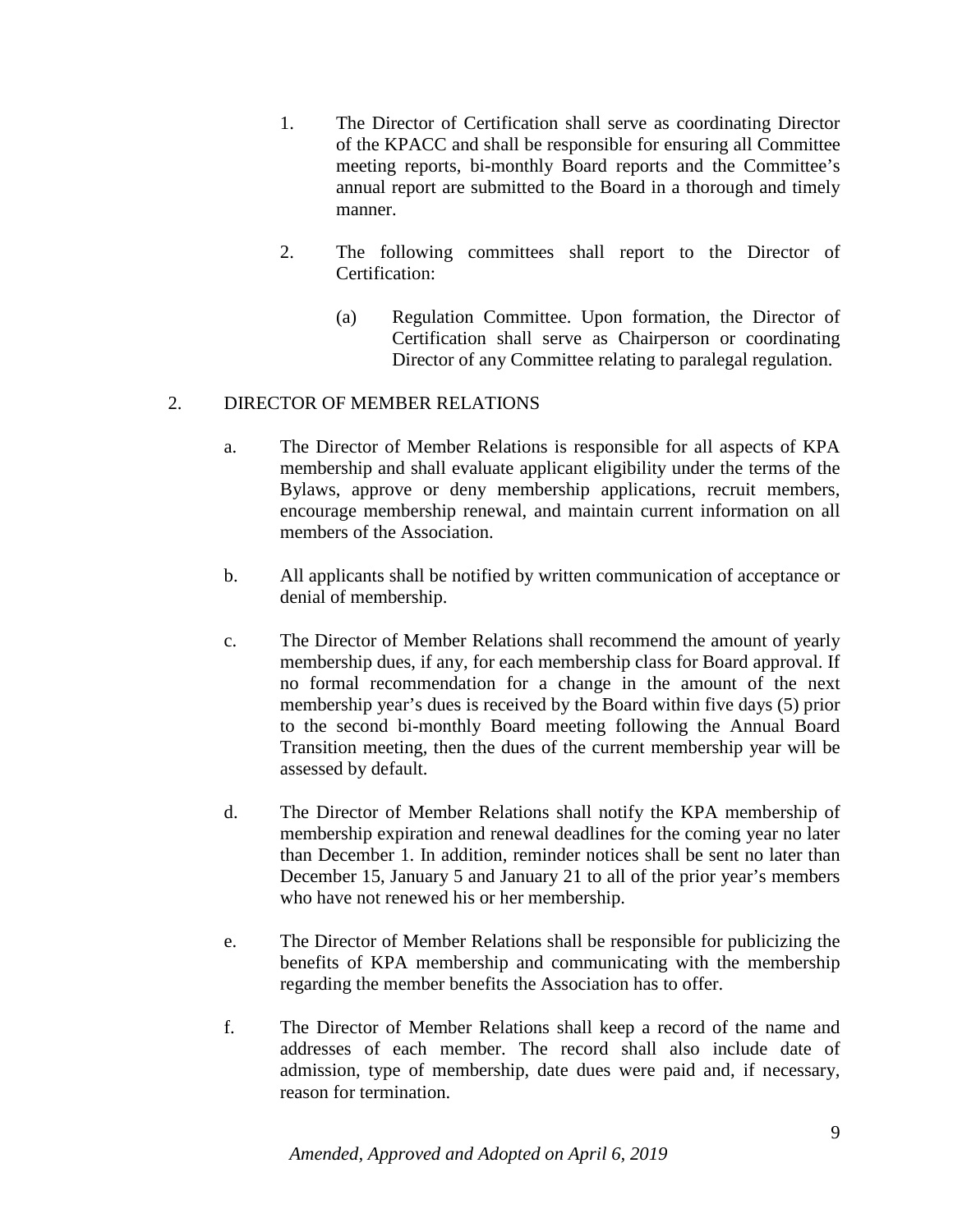- g. The Director of Member Relations is responsible for publishing and maintaining a current membership directory on the KPA website under the Members Only section as a resource for KPA members. Updated information shall be posted within three (3) business days of the member's notification of new contact information.
- h. In addition to being the primary contact for all members regarding membership issues, the Director of Member Relations shall serve as the KPA's liaison to its Active and Associate members to foster a positive relationship and open communications for the benefit of the Association's Active and Associate members.
- i. Committees. The following committees shall report to the Director of Member Relations:
	- 1. Membership Committee. Upon formation, the Director of Member Relations shall serve as Chairperson of the Membership Committee.
	- 2. Job Bank Committee. The Director of Member Relations shall serve as Chairperson or coordinating Director of the Job Bank Committee.
	- 3. Salary Survey Committee. Upon formation, the Director of Member Relations shall serve as Chairperson or coordinating Director of any committee formed for the purpose of conducting salary surveys for the benefit of KPA members.
	- 4. Membership Social Events. Upon formation, the Director of Member Relations shall serve as Chairperson or coordinating Director of any committee formed for the purpose of membership social events.

# 3. DIRECTOR OF PROFESSIONAL DEVELOPMENT

- a. The Director of Professional Development shall plan and administer continuing legal education and other programs to encourage and assist in the professional development of KPA members.
- b. The Director of Professional Development shall encourage and assist in the formation and development of local paralegal associations throughout the Commonwealth of Kentucky.
- c. The Director of Professional Development shall inform the KPA membership of national, state and local developments affecting the practices of the paralegal profession.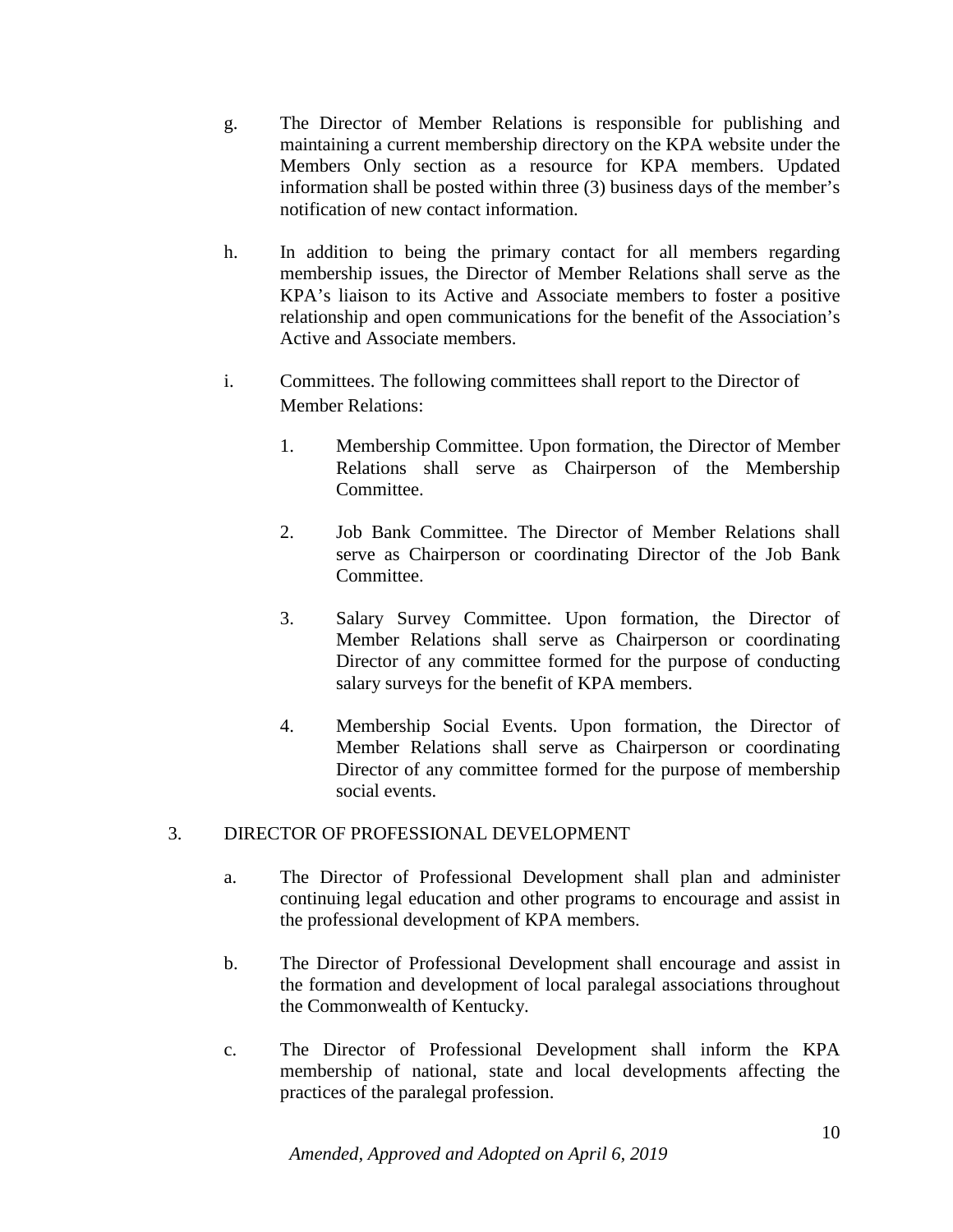- d. The Director of Professional Development shall serve as Association's liaison to Non-KPA continuing legal education (CLE) providers to foster a positive relationship and open communications between the Association and the providers for the benefit of the KPA membership.
- e. Committees
	- 1. The Director of Professional Development shall serve as a member of the KPA Annual Conference Committee;
	- 2. The following Committees shall report to the Director of Professional Development:
		- (a) KPA Annual Conference Committee. The Director of Professional Development shall serve as coordinating Director of the KPA Annual Conference Committee. The Director of Professional Development may serve as Chairperson of the KPA Annual Conference Committee with the understanding that his or her commitment as Chairperson of that year's KPA Annual Conference may continue after the expiration of his or her term as Director of Professional Development.
		- (b) Continuing Legal Education Committee(s). The Director of Professional Development shall serve as Chairperson or coordinating Director of the Continuing Legal Education Committee (CLE) Committee.
		- (c) Local Association Formation Committee. Upon formation, the Director of Professional Development shall serve as Chairperson or coordinating Director of any KPA Committee formed for the purpose of fostering the formation and development of new local paralegal associations in the Commonwealth of Kentucky.

# 4. DIRECTOR OF PUBLIC RELATIONS

- a. The Director of Public Relations shall be responsible for publicizing KPA activities and informing the membership about legal and professionrelated community and state events in which the Association or its members may want to or should be involved.
- b. The Director of Public Relations shall seek out ways to promote the Association to the legal and non-legal community through dissemination of information and articles in legal publications.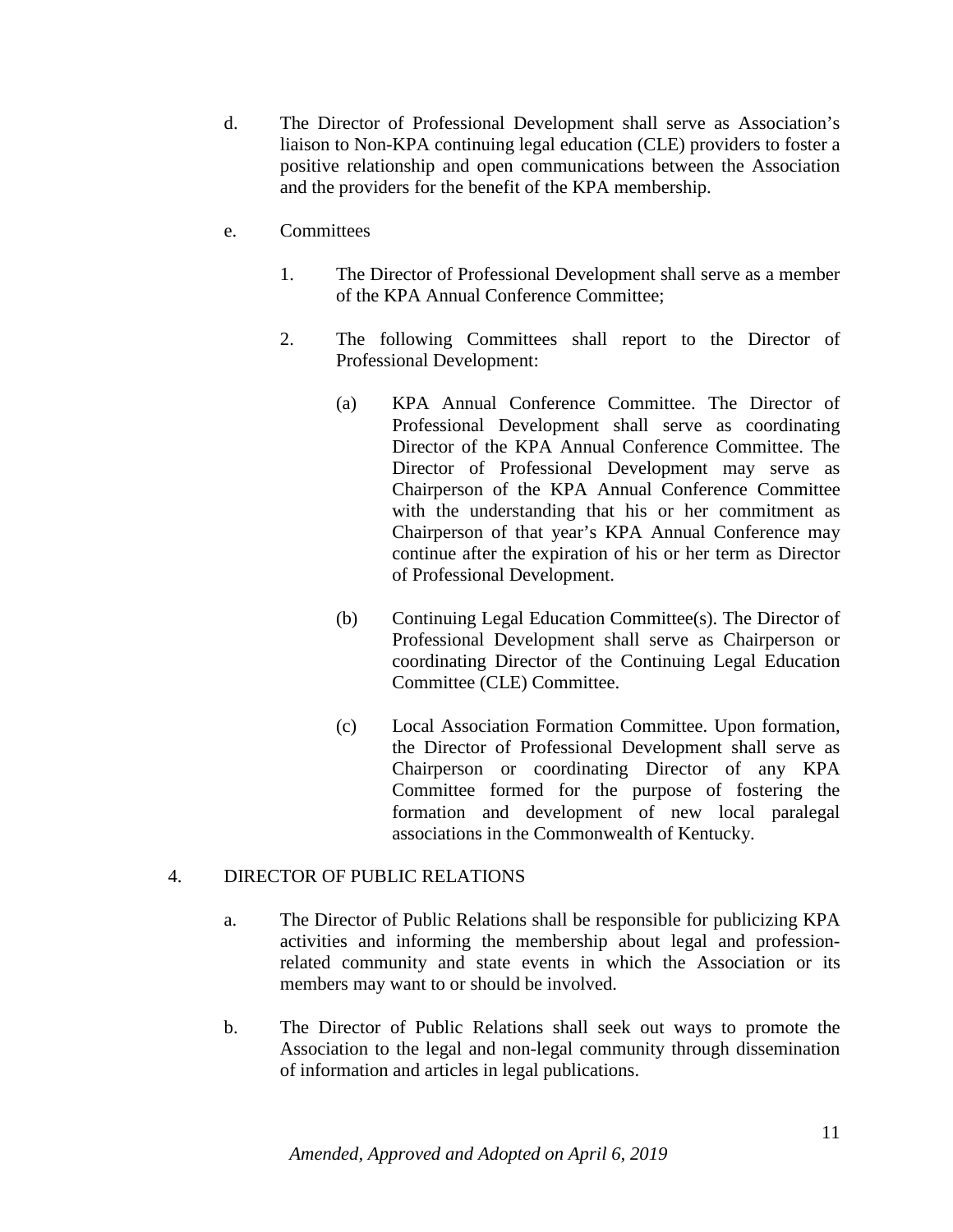- c. The Director shall assist the President in keeping a constant and positive presence of the KPA with local, state and national paralegal associations, Bar associations through community legal forums and KPA article publications.
- d. The Director of Public Relations shall coordinate the Association's marketing and participation in legal services vendors' events with the Director of Ways and Means.
- e. The Director of Public Relations shall implement the social media policy for the Association and continuously monitor compliance
- f. Committees
	- 1. The following committees shall report to the Director of Public Relations:
		- (a) Public Relations Communication Committee. Upon formation, the Director of Public Relations shall serve as Chairperson or coordinating Director of the Public Relations Communication Committee.
		- (b) Technology Committee. The Director of Public Relations shall serve as Chairperson or coordinating Director of the Technology Committee.

#### 5. DIRECTOR OF STUDENT RELATIONS

- a. The Director of Student Relations shall serve as the KPA's liaison to its Student and Adjunct members to foster a positive relationship and open communications between the Association and the paralegal education community for the benefit of KPA student members.
- b. The Director of Student Relations shall make and maintain contact with the directors and instructors of all paralegal programs in Kentucky, and encourage these paralegal education providers to take advantage of nocost Adjunct membership.
- c. The Director of Student Relations shall offer his or her assistance in any capacity to the students, student paralegal associations and paralegal educators.
- d. The Director of Student Relations shall create and encourage mentoring and networking opportunities for paralegal students.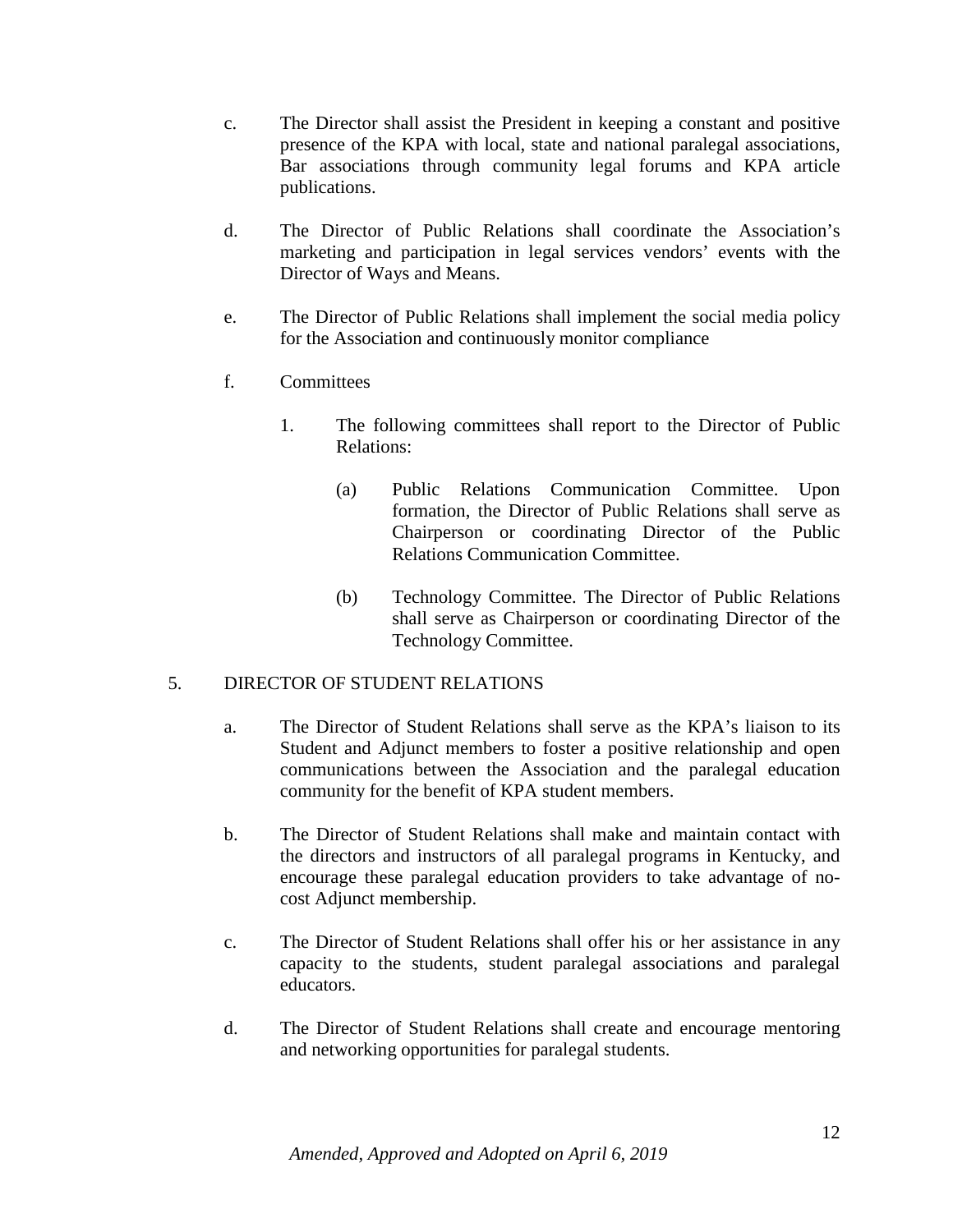- e. The Director of Student Relations shall be responsible for the presentation of the Scholarship award at the KPA Annual Conference.
- f. The Director of Student Relations shall coordinate its Student liaison efforts with the Director of Member Relations.
- g. Committees.
	- 1. Scholarship Committee. The Director of Student Relations shall serve as Chairperson of the Scholarship Committee.
	- 2. Student Activities Committee. Upon formation, the Director of Student Relations shall serve as Chairperson or coordinating Director of any committee formed for the purpose of KPA presentations to students, education panels, student-focused social events and one-on-one student mentoring.

# 6. DIRECTOR OF WAYS AND MEANS

- a. In conjunction with the Finance Committee, the Director of Ways and Means shall develop and carry out efforts to increase income for the KPA, including, but not limited to, sponsorships and the sale of KPA-logo merchandise to promote the Association in a professional manner.
- b. The Director of Ways and Means shall coordinate the selection and sale of KPA-logo merchandise with KPA Directors and Committee Chairs and ensure the availability of KPA-logo merchandise for sale at the KPA Annual Conference.
- c. The Board shall approve the items, design and price of all merchandise offered for sale.
- d. The Director of Ways and Means shall serve as the Association's liaison to its Sustaining members and foster positive relationships with legal-related businesses and sponsors.
- e. The Director of Ways and Means shall coordinate its Sustaining member liaison efforts with the Director of Member Relations.
- f. The Director of Ways and Means shall coordinate the Association's marketing efforts and participation in legal services vendors' events with the Director of Public Relations.
- g. The Director of Ways and Means is responsible for keeping an accurate accounting of the location of all merchandise for sale and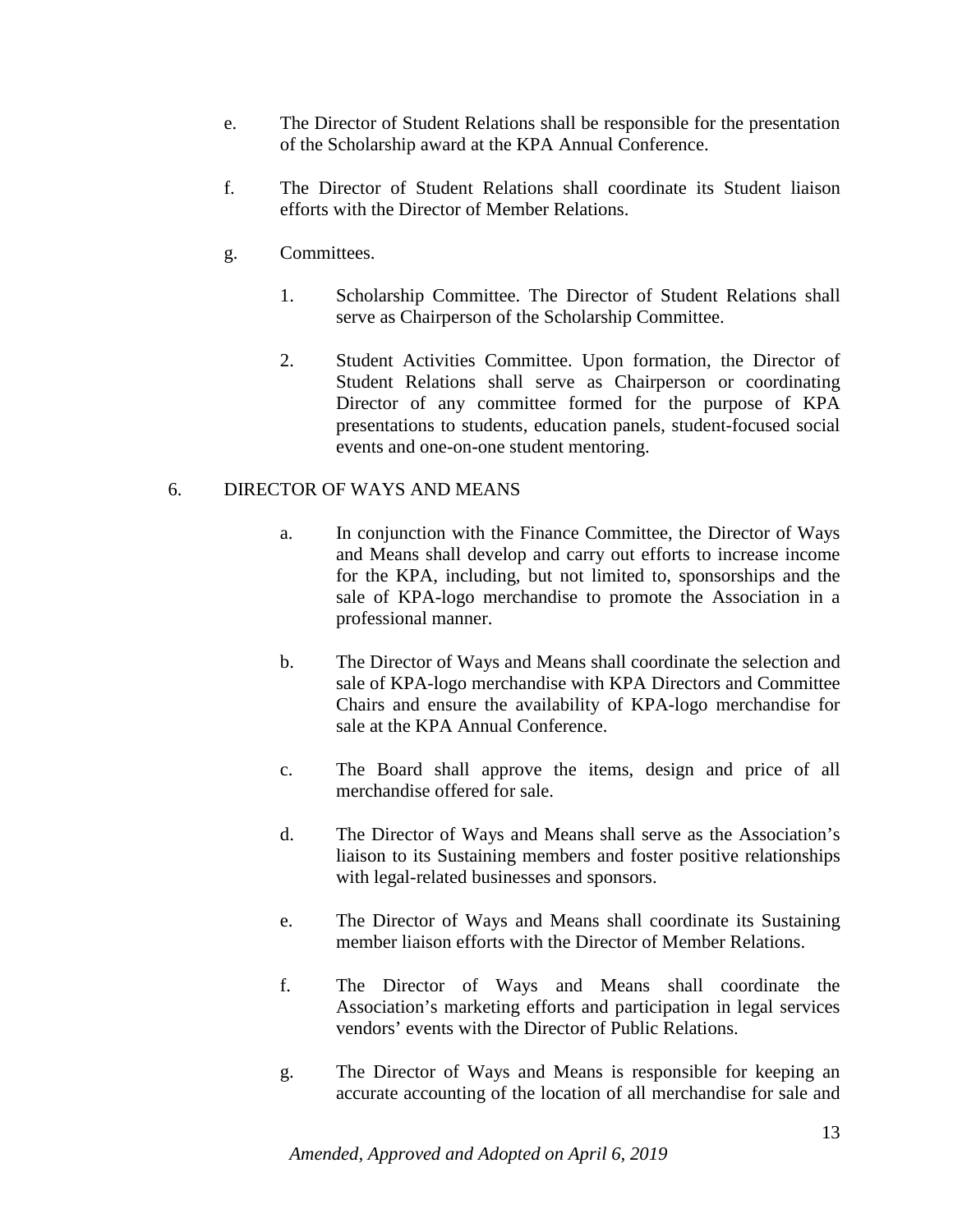to keep an accurate accounting of the numbers of these items which have been sold or given away during each calendar year. An accurate accounting of the number of items sold and all proceeds shall be provided in bi-monthly and Annual reports to ensure the timely filing of the Kentucky Sales & Use Tax Return.

- h. Committees
	- 1. Merchandising, Sponsorship and Advertisers. Upon formation, the Director of Ways and Means shall serve as Chairperson or coordinating Director of any committee formed for the purpose of KPA-logo merchandising, fundraising, sponsorship and vendor advertisement solicitation.

# 7. LOCAL ASSOCIATION LIAISONS

- a. Local Association Liaisons shall foster a positive relationship and open communications between the KPA and the local paralegal associations and their members throughout Kentucky for the benefit of KPA members.
- b. Local Association Liaisons shall communicate information to the KPA Board regarding local paralegal association activities, educational programs and any other events which may be of interest to the Board, KPA membership and the other local paralegal associations. Conversely, the Local Association Liaisons shall disseminate information to their local membership regarding KPA and other local association activities, educational programs and any other events which may be of interest to their members.
- c. Local Association Liaisons shall also serve as a liaison to the KPA for individual members of their local associations upon request of the individual member.
- d. The Local Association Liaisons shall promote KPA membership to members of their local associations and non-member paralegals in their geographic region.

# C. BOARD MEETINGS

- 1. The Board shall meet bi-monthly beginning with the Annual Board Transition Meeting to be held in June or July of each year. Notice of Board meetings shall be provided to the KPA membership and all Board meetings are open to any member of the KPA.
- 2. Attendance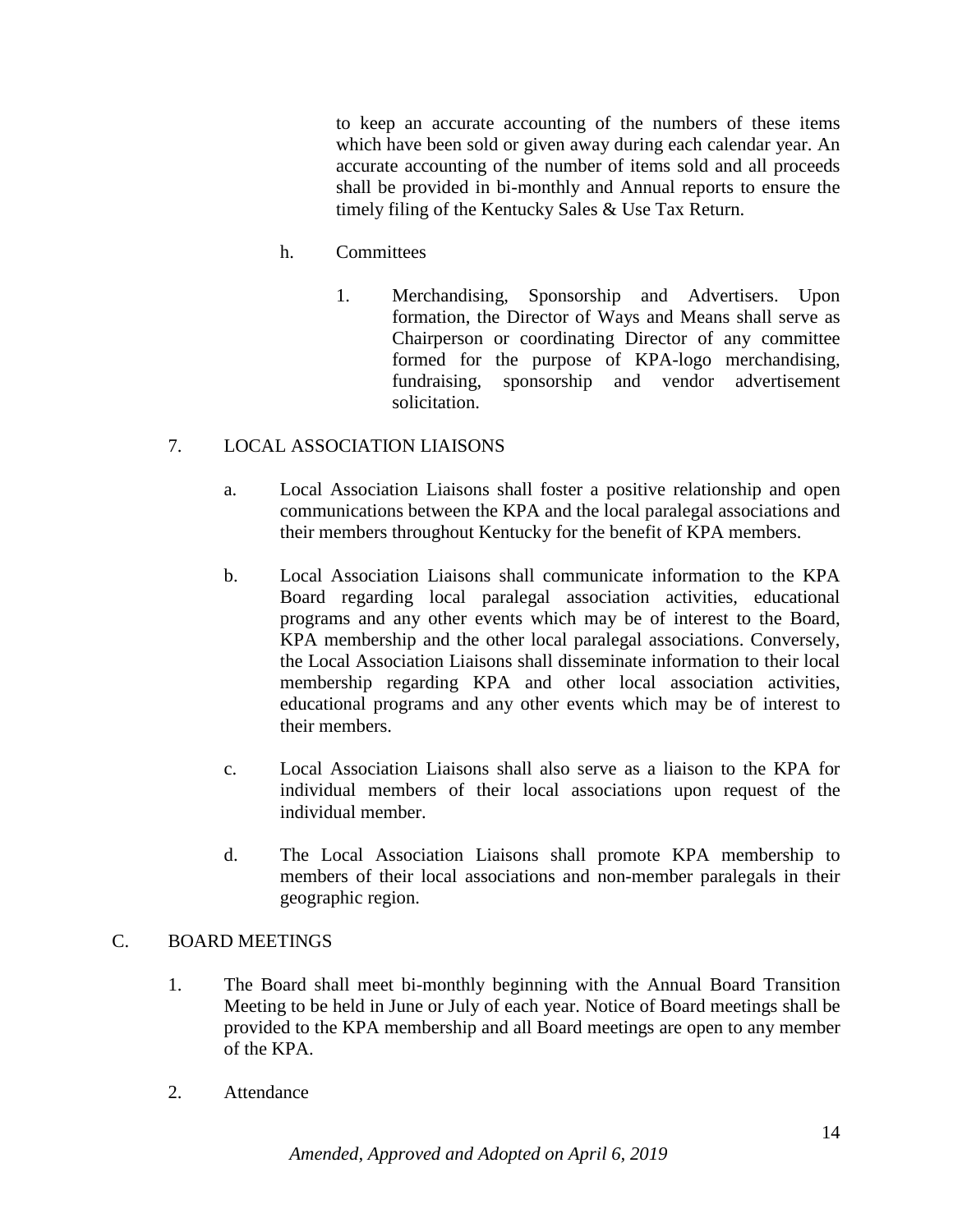- a. Attendance of all Board members at each Board meeting cannot be stressed enough. All Board members represent the KPA membership which elected them to serve on the Board and/or the local paralegal associations appointing them to serve as their liaisons. Board members also chair and/or coordinate KPA Committees and their attendance at Board meetings is essential for conducting KPA and Committee business.
- b. Attendance at the Annual Board Transition Meeting is mandatory for all outgoing/incoming Board members. Thereafter, attendance at all bimonthly Board meetings is mandatory for all current Board members.
- c. If a Board member is physically unable to attend a Board meeting, it is strongly recommended that they attend via conference call or by other electronic means which allows all Directors participating in the meeting to simultaneously hear each other. A Director participating in a meeting by these means shall be deemed to be present in person at the meeting.
- 3. Bi-Monthly Board meetings.
	- a. Bi-Monthly Board meeting dates for the upcoming year shall be scheduled at the Annual Board Transition Meeting. Due to meeting bi-monthly only five (5) times a year, a minimum of three (3) hours shall be allotted and Board members should anticipate this time commitment.
- 4. Annual Board Transition Meeting
	- a. The Annual Board Transition Meeting shall be scheduled for June or July. To ensure attendance of incoming Board members, the meeting date shall be announced to all potential candidates for the incoming Board of Directors. The split meeting Agenda shall include the discussion of pending projects and the conclusion of business of the outgoing Board and the planning of immediate business for the incoming Board. Due to the double agenda, a minimum of five (5) hours shall be allotted and Board members should anticipate this time commitment.
	- b. The Vice-President, as the Association's President-Elect, shall be responsible for the planning and venue arrangements for the Annual Board Transition Meeting and shall coordinate the split meeting Agenda with the outgoing President. It is strongly encouraged that the Annual Board Transition Meeting be conducted in a retreat format to provide a forum for social and team building activities.
	- c. If either an outgoing or incoming Board member is not able to attend the Annual Board Transition Meeting, they shall make arrangements to meet with his or her position counterpart and discuss any duties, pending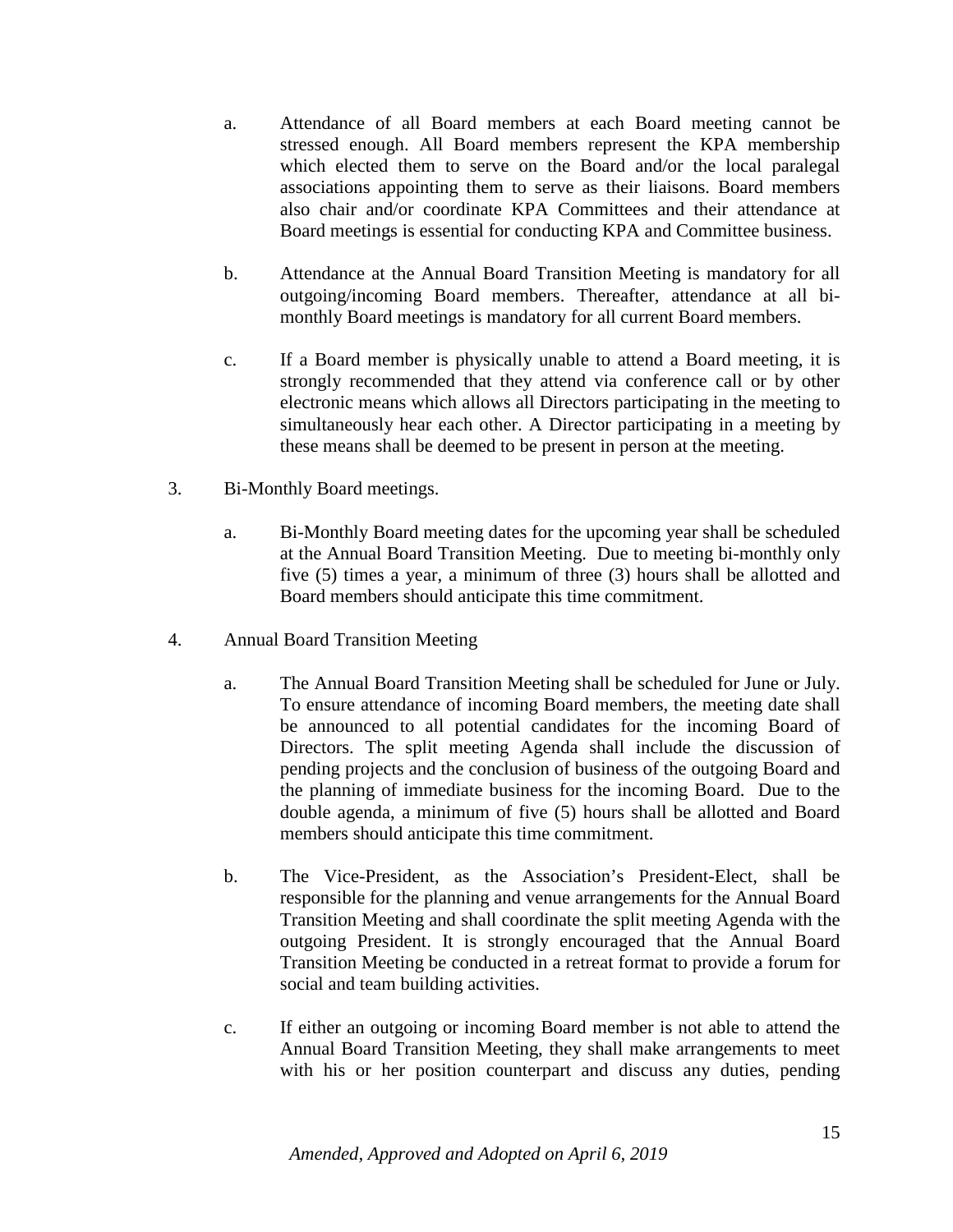projects and budget matters prior to the meeting and to ensure the timely transfer of files.

- d. In addition to the transfer of reports and files, the purpose of the Annual Board Transition Meeting is to share thoughts and ideas regarding the day to day running of the Association, set goals and objectives for the Association, evaluate how the Association is meeting or working toward previously established goals, discuss general issues impacting the Association and the profession, and to discuss any other topics which are deemed necessary.
- 5. Agenda
	- a. All Board members are encouraged to bring matters of importance before the Board which are not on the proposed Agenda for a particular meeting. If a Board member would like to add new business to the Agenda for discussion, they shall notify the President within seven (7) days prior to the meeting so that the matter may be added to the final Agenda.
	- b. The President shall send out a final Agenda with copies of the bi-monthly Board reports to all Board members within five (5) days prior to the Board meeting. The final Agenda shall include all matters identified in the Board reports requiring discussion and all motions submitted by Board members to be heard at the meeting. All Board members shall review the final Agenda and Board Reports prior to the upcoming meeting so that they will be prepared for discussion and voting.
	- c. At the adjournment of each Board meeting there may be time allotted for Board members to remain and informally discuss matters contained in their reports and collaborate on issues and ideas. If a Board member believes this additional time would be beneficial, the member should notify the President so that notice may be given in the Agenda. Board members who are unable to remain for further discussions are not obligated to remain.
- 6. Board Meeting Minutes
	- a. Following each Board meeting, the Secretary shall prepare a draft of the Board meeting minutes and submit a copy to the Board within thirty (30) days after the meeting. The Board meeting minutes shall contain a full description of the business conducted at the meeting, motions, votes, approvals and other actions taken and include notations of deadlines set for future Board and/or Committee actions. All bi-monthly and interim reports submitted for the meeting shall be made a part of the board meeting minutes.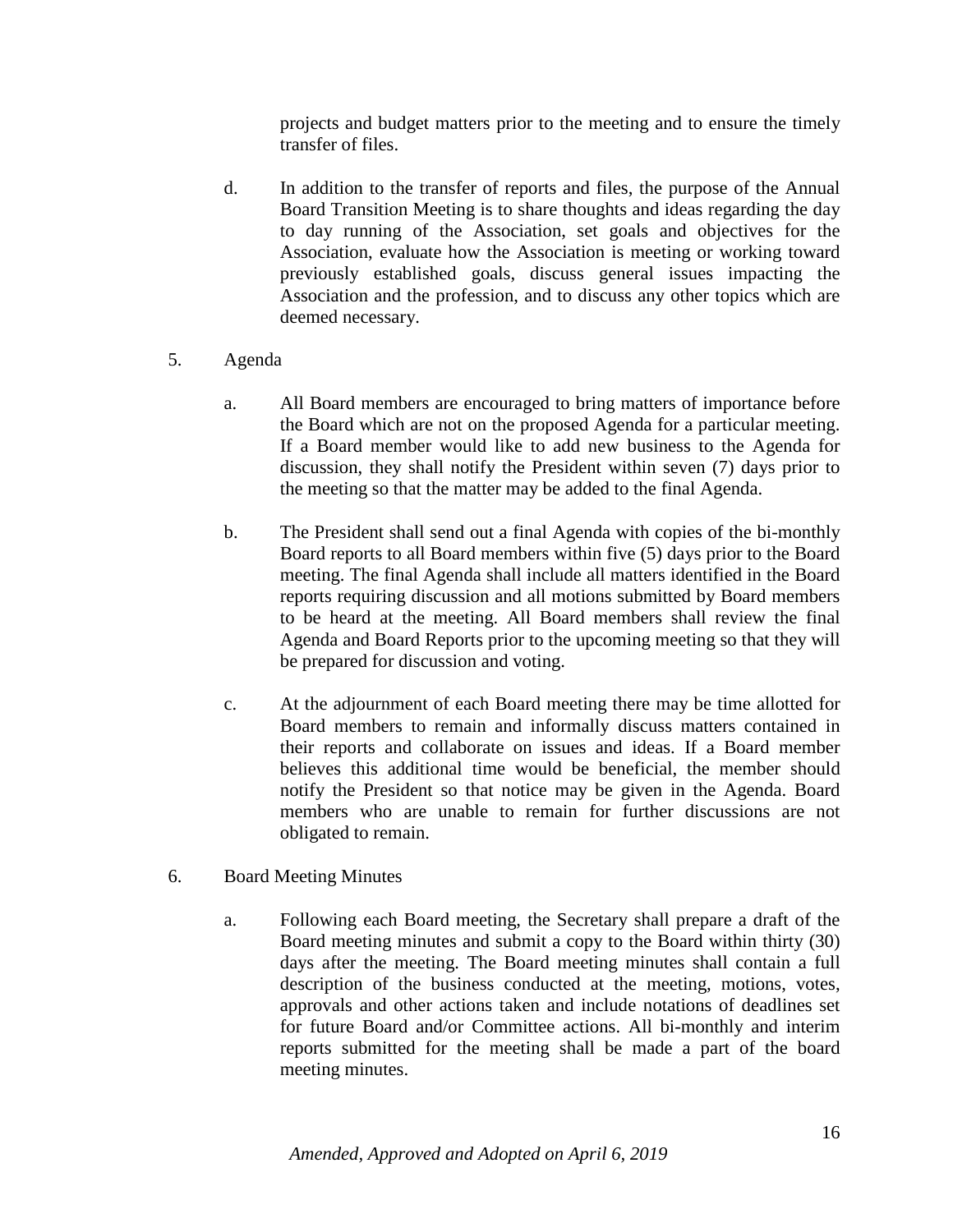- b. Board members shall review the minutes and notify the Secretary of any necessary revisions prior to the next Board meeting. The Secretary shall then prepare a final copy of the minutes and forward to the Board with a motion to approve the minutes calendared for the next Board meeting.
- c. Once approved, the Board meeting minutes, bi-monthly and interim reports shall be made available to the KPA membership either upon request or by publication on the KPA website.
- 7. Board Reports
	- a. Bi-Monthly Reports
		- 1. All Board members shall provide bi-monthly written Board reports to the President no later than seven (7) days prior to scheduled Board meetings. The purpose of Board reports is to keep the Board and KPA membership apprised of Officer, Director and Committee activities and to inform the membership of upcoming KPA events.
		- 2. Board reports shall be submitted in writing in a format suitable for publication to the membership on the KPA website. Report details shall include information relating to the Board member's activities and any Committee business relating to his or her position. The need to read aloud matters contained in submitted reports is unnecessary. Reports shall contain the following information, where applicable:
			- (a) Activities Since Last Board Meeting. In this section, Board members should identify and provide a narrative identifying the focus of activities since the last Board meeting, report on events occurring since the last Board meeting, provide a report of Committee actions and meetings since the last Board meeting including Committee participants, and identify accomplishments. Detailed financial accounting (Treasurer, final Conference or seminar proceeds) or statistical reports should be provided as an attachment. Any Public Relations considerations should be identified and event dates and meetings should be detailed in this section so that they may be posted to the KPA website and notice provided to the membership.
			- (b) Prospective Activities and Goals. In this section, Board members should identify and provide information regarding upcoming activities, events and goals. Action plan and deadlines for accomplishing goals should be stated. Any financial considerations not provided for in the budget shall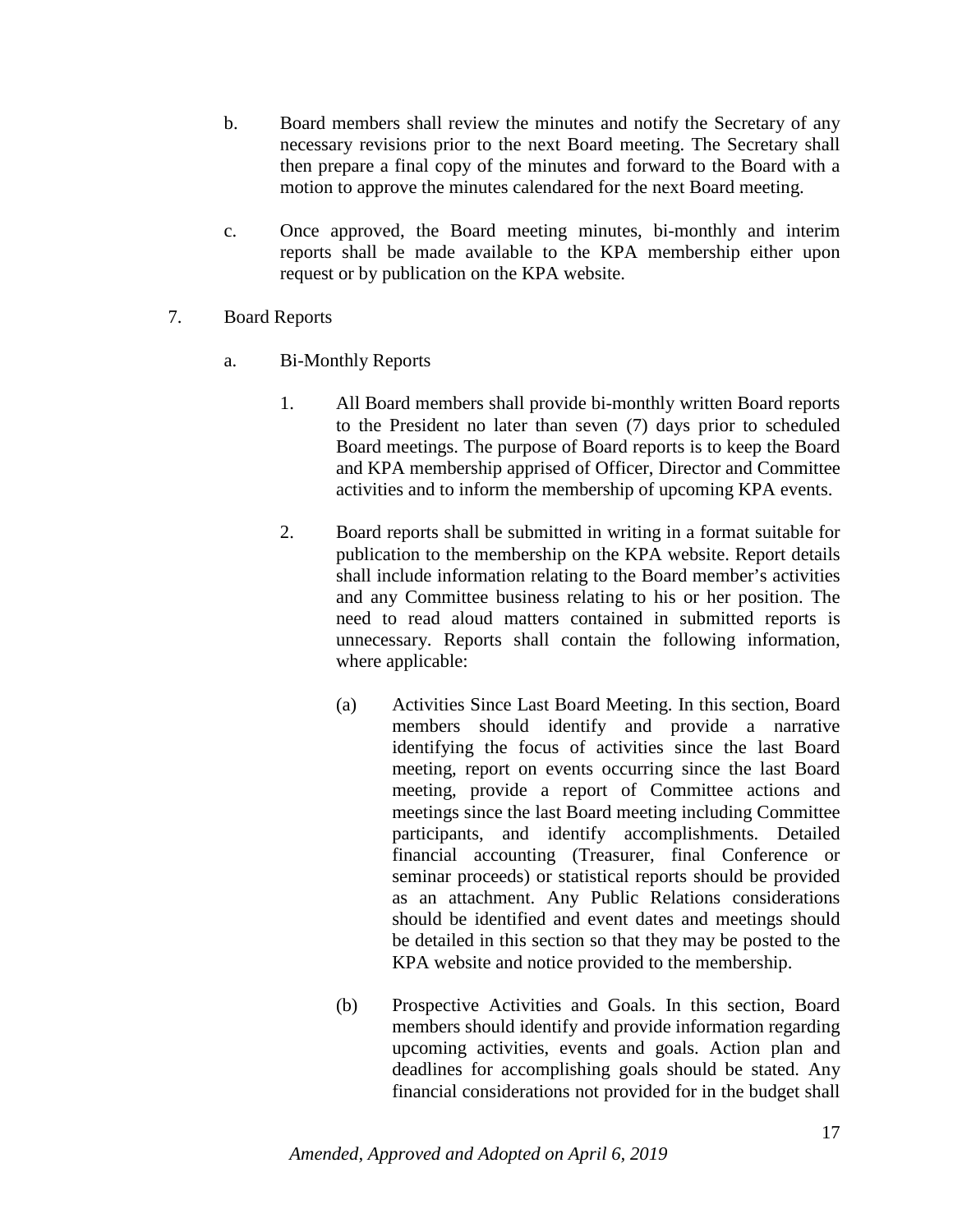be identified and detailed. Any Public Relations considerations should be identified and event dates and meetings should be detailed in this section so that they may be posted to the KPA website and notice provided to the membership.

- (c) Informal Recommendation(s) and Requests for Board Input. In this section, Board members are provided an opportunity to make informal recommendations, suggestions, and comments to the Board and identify Board positions or Committees affected. Recommendations requiring Board vote or approval should be detailed here and then included in concise format under "Formal Motion(s) to the Board." Matters included in this section will be discussed at the meeting. Please provide sufficient detail for Board members' advance consideration and productive discussion at the meeting.
- (d) Formal Motion(s) to the Board. In this section, Board members should specifically state any formal motion(s) to be made for a Board vote or approval at the upcoming meeting. The information should be concise and state the necessity for the action. If presenting a formal motion for the Board's consideration, the Board member should first discuss it with the Board positions and Committees affected.
- 3. Reports should be signed with the Board member's legal signature, or with the signature recognized by the Association, followed by the official title of the Officer or Director.
- b. Annual Reports
	- 1. Annual Reports are indispensable aids in assuring a smooth flow of continuing activity from one Board year to the next.
	- 2. All Board members shall provide Annual reports to the President no later than seven (7) days prior to the Annual Board Transition Meeting. If detailed bi-monthly reports have been submitted throughout the previous year, a recitation of information contained in bi-monthly reports is unnecessary. The Annual Report shall be a written summary highlighting the Board member's position and Committee activities during the past year, accomplishments, pending projects, future goals and suggestions for future development. This summary should be passed on with the Board member's files to their successor(s).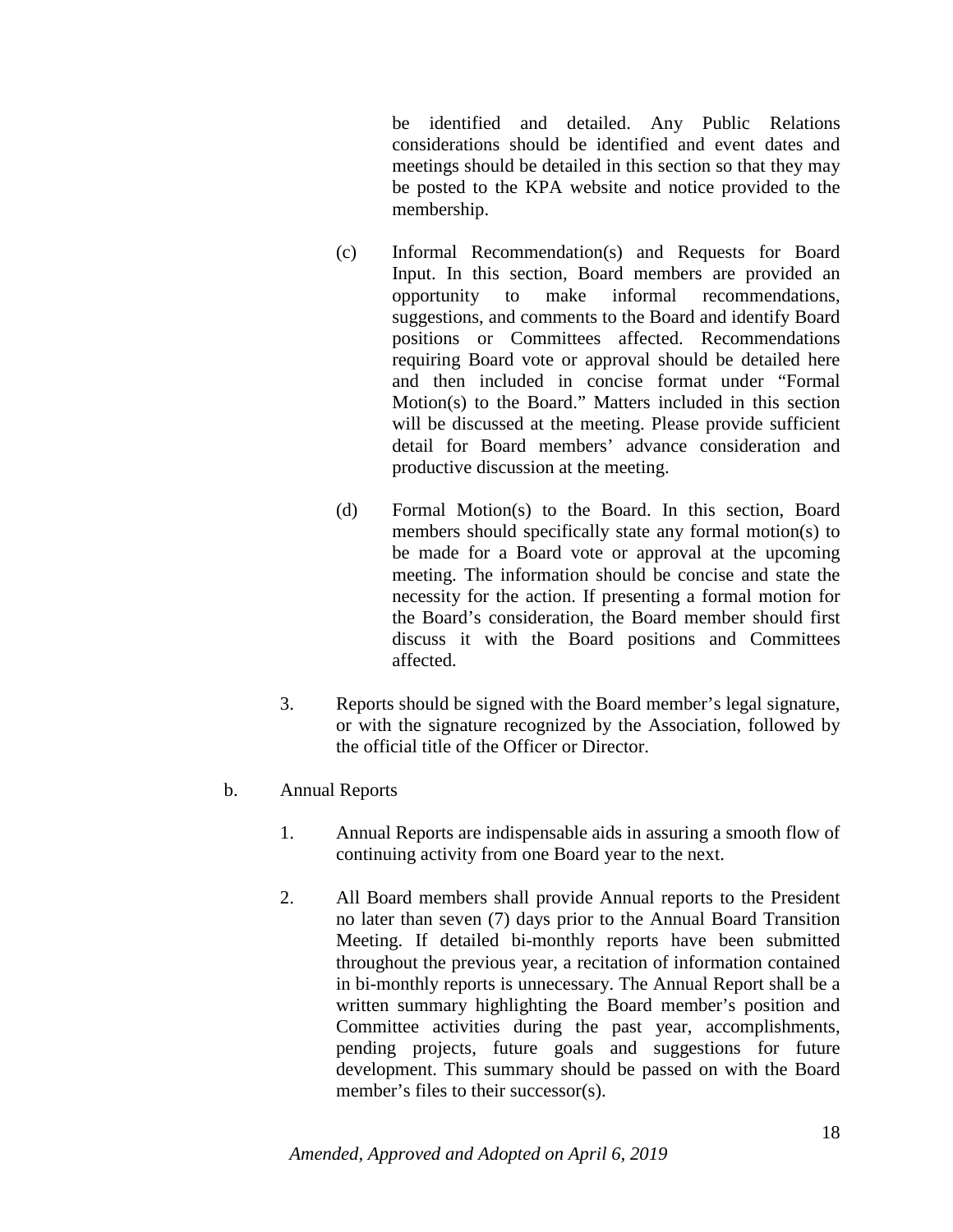- 3. Although Annual Reports are prepared primarily to convey information, recommendations as to general policy of the Association or proposals for specific action may be included and should be summarized at the close of a report. If required, motions for policy adoption or action proposals should accompany the report so that the incoming Board will have the opportunity to review and consider the motion.
- 4. Annual Reports should be signed with the Board member's legal signature, or with the signature recognized by the Association, followed by the official title of the Officer or Director.
- 5. The President and Secretary shall work together to finalize the Annual Report for the KPA for publication on the KPA website. The Annual Report for the KPA shall be made available to KPA members within sixty (60) days after the Annual Board Transition Meeting.
- 8. Motion Practice
	- a. Any Board member may request that a matter be brought before the Board for discussion and vote. There shall be an opportunity for open debate of any issue before the Board prior to a formal motion being made. Discussion should be kept within the parameters of the issue before the Board.
	- b. Motions to implement recommendations of a Committee should be included in the coordinating Director's report and made by the Committee's coordinating Director.
	- c. After the debate or discussion on an issue, the President shall call for a motion to be made by a Board member. The motion shall be read and recorded into the minutes of the meeting. The President will then call for a second on the motion. If there is no second to a motion, the motion fails. If it is determined that the Local Association Liaisons need to take the motion back to their association for discussion, the motion will be tabled for a determination as to whether or not any amendments to the original motion are necessary.
	- d. All motions must be first made, seconded and then voted on orally. Assisting a Board member with wording for a motion is permitted.
	- e. In the event a formal amendment is made to an original motion and there appears to be a division among the Board, the amendment will be voted on, followed by a vote on the motion (either as amended or as originally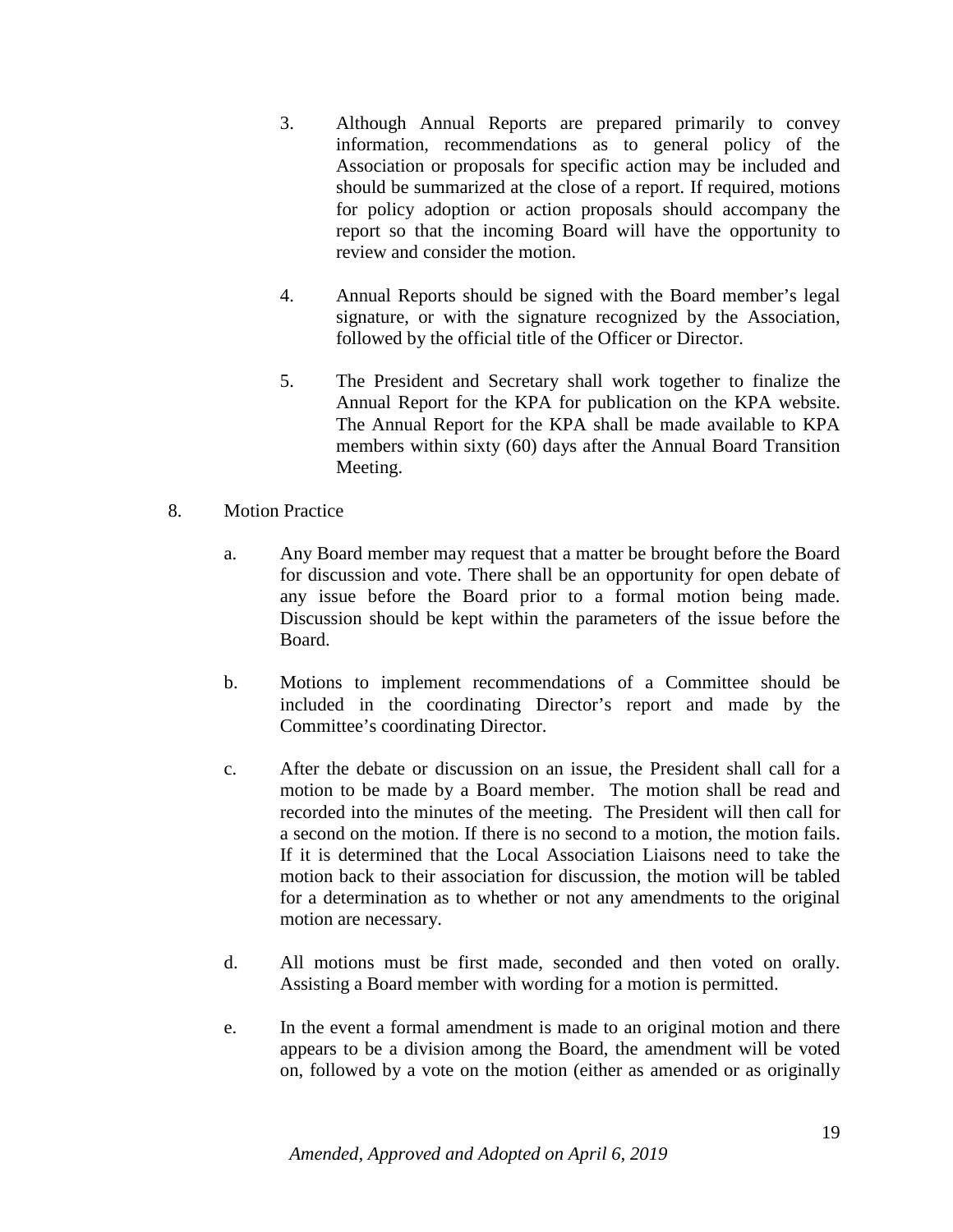stated). If there is no amendment to the original motion, then the only vote will be on the original motion.

- 9. Voting
	- a. The Board of Directors may act by vote of a majority of those members entitled to vote at any meeting at which a quorum is present. A quorum is two-thirds (2/3) of the Board of Directors entitled to vote.
	- b. Each Board member shall be entitled to one (1) vote. If a Board member holds more than one (1) position on the Board, they may cast one (1) vote on behalf of each position held. Any Board member may abstain from voting on any issue presented to the Board and may request that their dissention on a vote be recorded in the record.
	- c. Any Board member may request a roll call vote, otherwise votes will be called as those in favor and those opposed.
	- d. Voting may be conducted in person or by any means of communication by which all Directors participating may simultaneously hear each other. A director participating in a meeting by this means shall be deemed to be present in person at the meeting.
	- e. A majority vote of the Board members present is required to pass any motion brought before the Board; therefore, in the event of a tie vote the motion fails.
	- f. A Director may not vote by proxy.
	- g. Actions by Board approval. Matters requiring Board approval which do not require a formal motion or vote by a quorum of the Board may be submitted to the Board for approval by electronic means. A quorum is required for approval consisting of approval by two-thirds (2/3) of the Board of Directors.

#### D. OFFICERS AND DIRECTOR FILES

1. All Board Members shall maintain organized and up-to-date records relating to their position and any Committee(s) under their coordination. The files should contain agendas, minutes or a brief memorandum from all Committee Meetings, copies of bi-monthly reports made to the Board of Directors, receipts for expenditures, contracts or agreements, documents containing final actions of the Committees, and other information and correspondence pertinent to their position and/or Committee. The files, in addition to any records accumulated by the Board member for prior years, shall be turned over in an orderly manner to the Board member's successor(s) prior to or at the Annual Board Transition Meeting.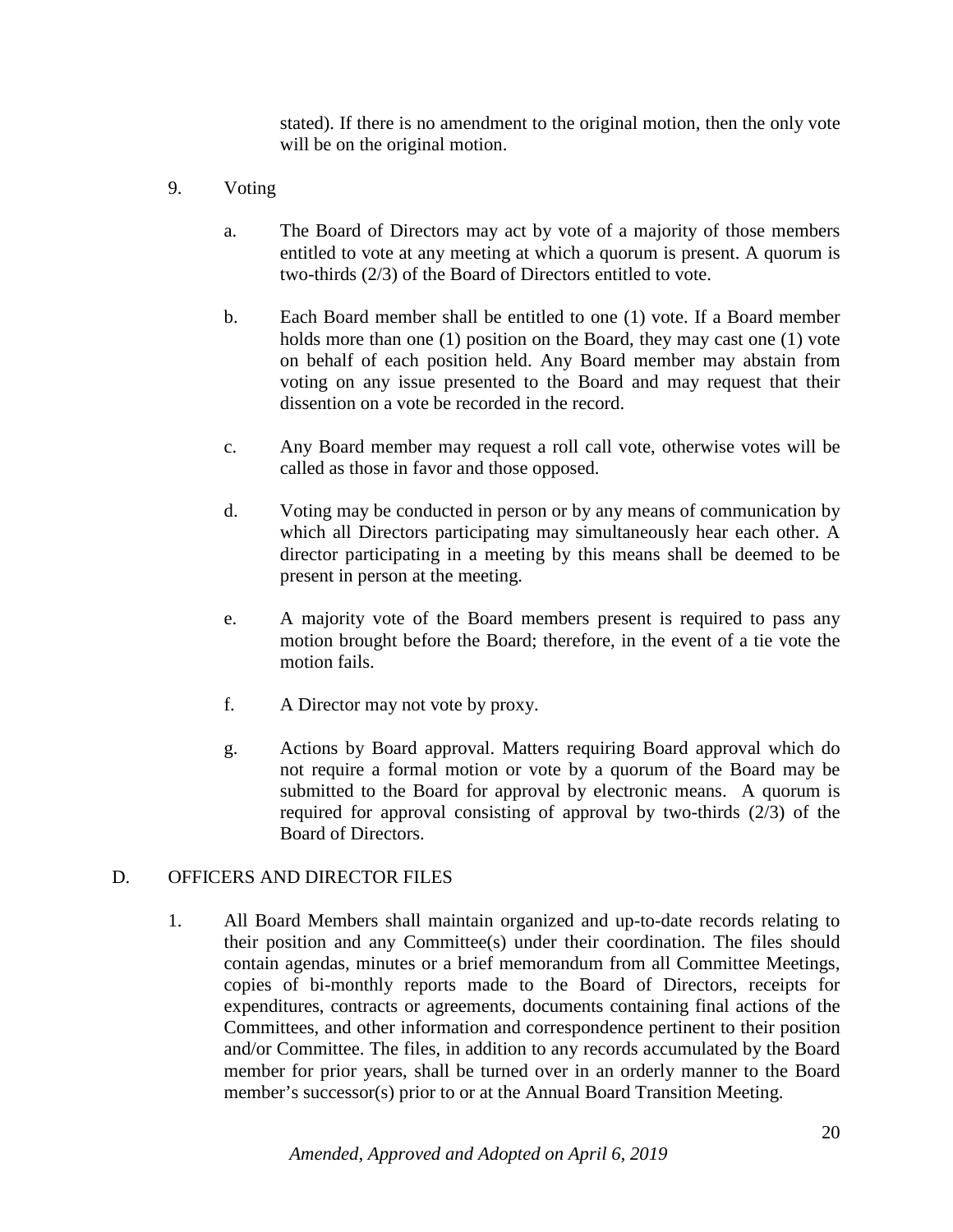2. Each Board Member shall maintain related documents for the current Board year and one (1) year previous thereto. Each Board Member is responsible for depositing all original records in his or her possession to the Secretary for archiving in the KPA's storage facility or electronic records archive.

# E. BUDGET AND FINANCIAL CONSIDERATIONS

- 1. Annual Budget
	- a. Board members shall review the prior year's income and expenses of their position and any Committees that fall under their coordination and draft a proposed budget for the new fiscal year. Detailed proposed line item budgets shall be provided to the Treasurer by each Board member for his or her position and any Committees falling under their coordination no later than July 31. Liaison Board Members whose respective associations have fiscal years differing from the KPA will submit an amended budget (if needed) at the first meeting of the calendar year that will conclude at the KPA's Fiscal Year.
	- b. The Finance Committee shall meet to review the proposed budgets and draft a budget for the fiscal year to be submitted to the Board no later than five (5) days prior to the first bi-monthly Board meeting following the Annual Board Transition meeting.
	- c. The KPA's annual budget shall be approved by the Board no later than the first bi-monthly Board meeting following the Annual Board Transition meeting.
	- d. All income, expenditures and reimbursements received or made prior to the approval of the annual budget shall be incorporated into the final budget.
- 2. Reimbursement of Expenses
	- a. Travel Expenses.
		- 1. Mileage. The KPA shall reimburse all Board members for mileage to and from Board Meetings, membership meetings and KPA functions at which their attendance is required. Any Committee chairperson or KPA member whose attendance at a meeting has been requested by the Board shall also be reimbursed. To keep KPA travel-related expenses at a minimum, carpooling is strongly encouraged. Mileage shall be reimbursed at the rate of fifty cents (\$0.50) cents per mile.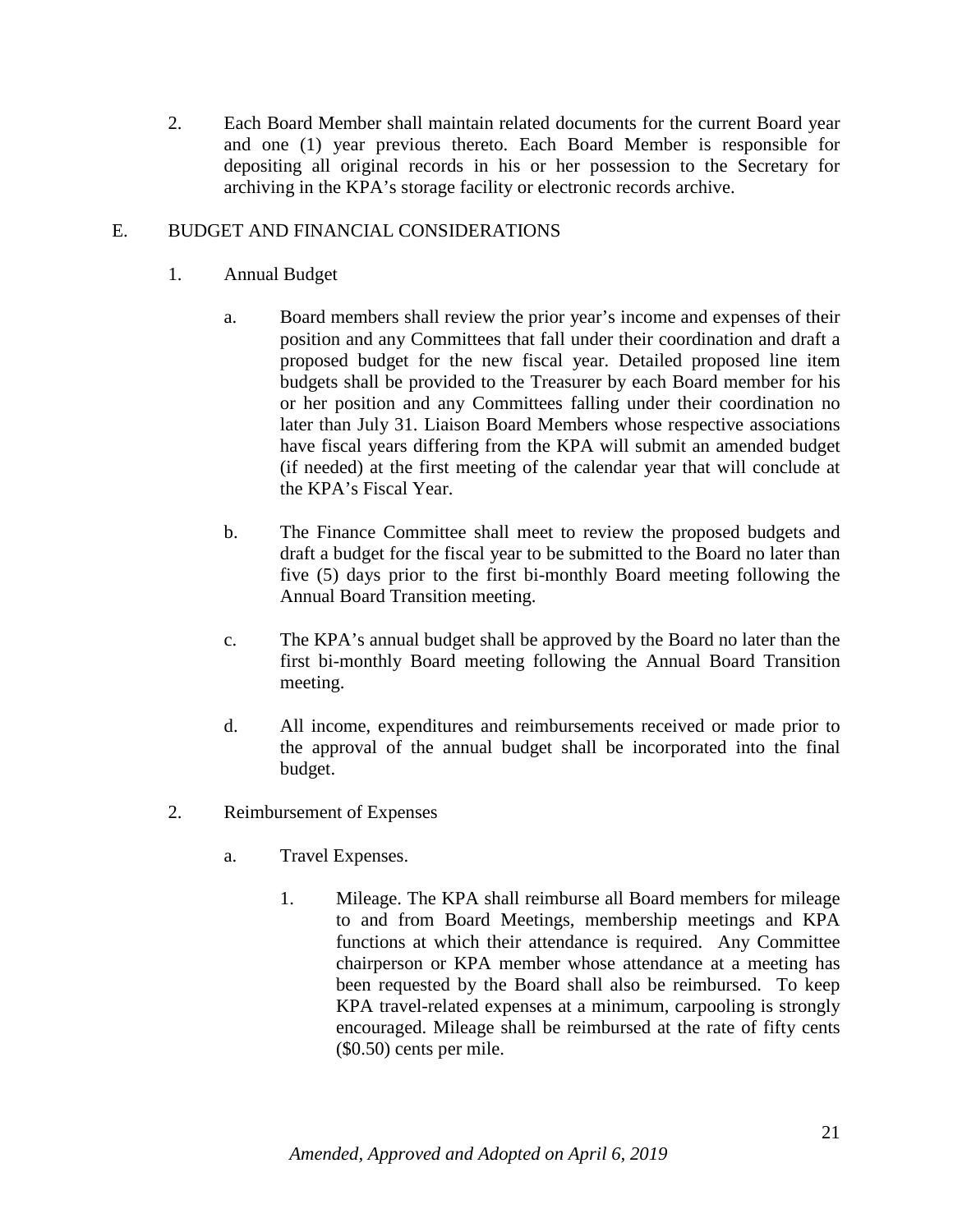- 2. Lodging. The KPA shall reimburse any Board member for one (1) night's lodging when travel of more than one-hundred (100) miles one way to Board Meetings, membership meetings and KPA functions at which their attendance is required. Any Committee Chairperson or KPA member whose attendance at a meeting has been requested by the Board shall be also be reimbursed. Reimbursement for lodging is limited to the cost of the hotel room or a maximum of one hundred and twenty-five dollars (\$125.00), whichever is less. To keep KPA travel-related expenses at a minimum, sharing of lodging accommodations is strongly encouraged.
- b. Non-Budgeted Expenses
	- 1. KPA Board and Committee members may be reimbursed for nonbudgeted, reasonable and necessary expenses which may be incurred, including, but not limited to, postage, copies and long distance telephone calls.
	- 2. For reimbursement eligibility, all expenses that exceed fifty dollars (\$50.00) must be approved by the Finance Committee prior to incurring the expense. Cumulative non-budgeted expenses exceeding one-hundred dollars (\$100.00) must be approved by the Board prior to incurring the expense.
- 3. Receipts and Reimbursement Requests
	- a. Reimbursement of any expense shall not be made unless receipts are provided.
	- b. Reimbursement requests must be made on the form provided by the Treasurer within sixty (60) days from the date the expense was incurred and shall include a detailed description for the expense and the Board position and/or Committee allocation.
	- c. No expenses will be advanced without prior approval by the Board.
- 4. Monetary Returned Items
	- a. Bank will pay returned item(s) by debiting the KPA Deposit Account. Remitting party(s) shall pay, within thirty (30) days of a written demand by the KPA Treasurer, any amount (s) owed for the original transaction as well as returned item fee(s) and transactional fee(s) incurred by KPA for returned item(s).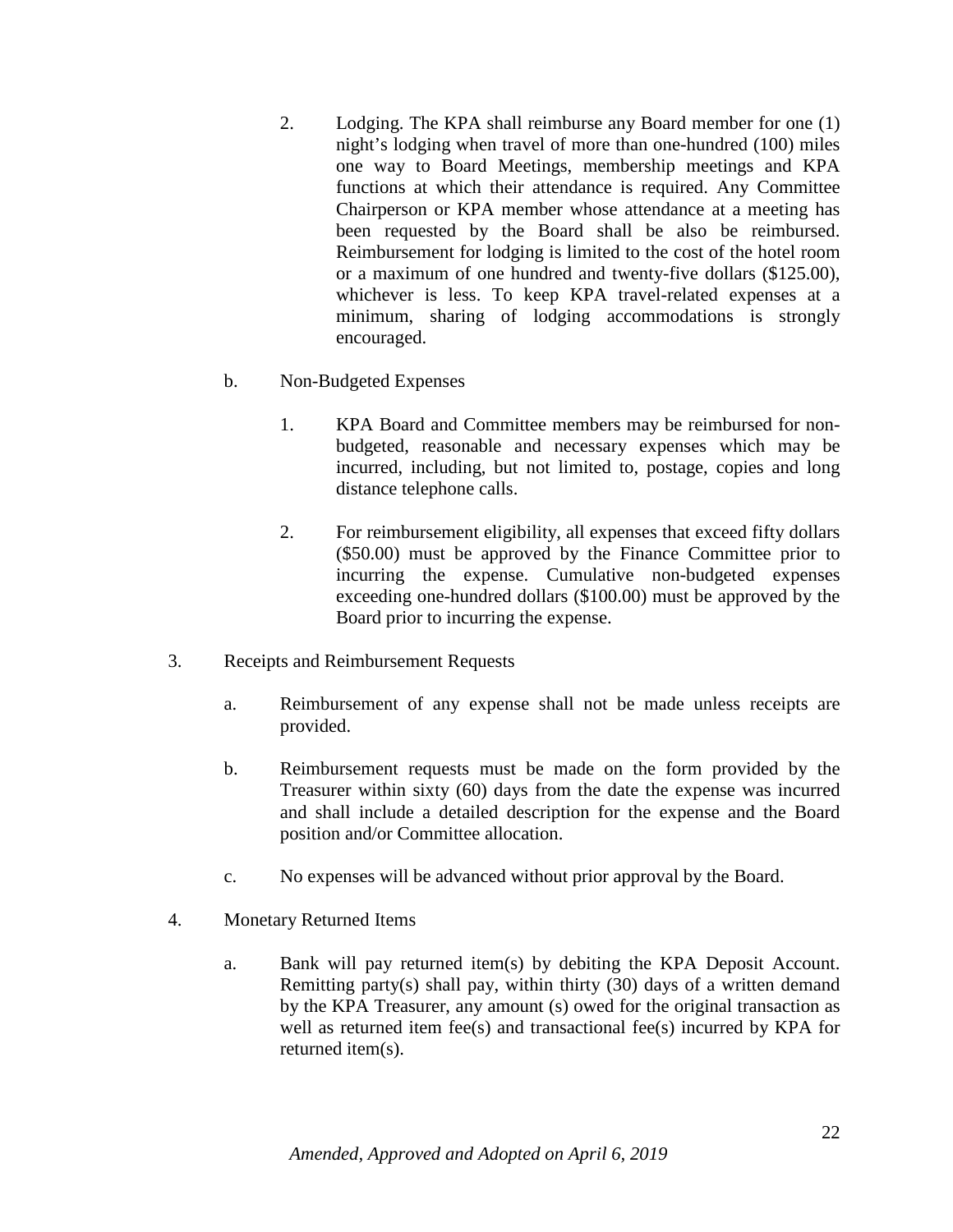#### F. COMMUNICATION AND CORRESPONDENCE

- 1. All correspondence and email communications sent outside of the Association and/or to the KPA membership shall be by a Board member on KPA letterhead or transmitted through the corresponding KPA email account(s) and copied to the President. All emails shall contain the name and position of the sender. A copy of all communications shall be saved and included in the Board member's and/or Committee Chairperson's file and preserved on the KPA email account(s).
- 2. All mass mailings or group email communications to both KPA members and non-members, shall be copied to the President and other affected Board members or Committee Chairs for review prior to being distributed.
- 3. At the beginning of each Board year, the President, with the assistance of the Board, shall appoint a Board member to be responsible for picking up mail from the KPA's post office box and for distributing mail to the appropriate Board member(s) or Committee Chair(s). To ensure timely payment of bills and to facilitate responsiveness to members, it is imperative that mail be picked up from the post office box at least one (1) time per week. During membership renewal, CKP Exam application, KPACC CLE submission deadlines and other time sensitive periods, it will be necessary to monitor the post office box more frequently and the appointed Board member shall make any necessary arrangements for coverage. All mail shall be forwarded to the appropriate Board member(s) or Committee Chair(s) within two (2) business days.
- 4. The KPA membership directory, including mailing labels and email addresses, is maintained exclusively for the use of the Association. Any person or organization, including KPA members, desiring to use the membership directory for any type of solicitation shall contact the Board for prior approval. This request shall be in writing and should explain the intended use of the information. Upon a determination by the Board that the solicitation is for the benefit of the KPA membership, approval may be granted. The solicitation shall then be conducted under the direction and supervision of the Board without disclosure of the membership directory to outside persons or organizations.

# **III. COMMITTEES**

- A. COMMITTEES. In addition to the provisions set out in the Bylaws and other sections herein, the functions, duties and responsibilities of the KPA Committees shall be as follows.
- B. GENERAL PROVISIONS.
	- 1. The purpose of the KPA's Committees is to assist in the execution of the goals and objectives of the KPA and its Board and to encourage the membership to be actively involvement in KPA activities.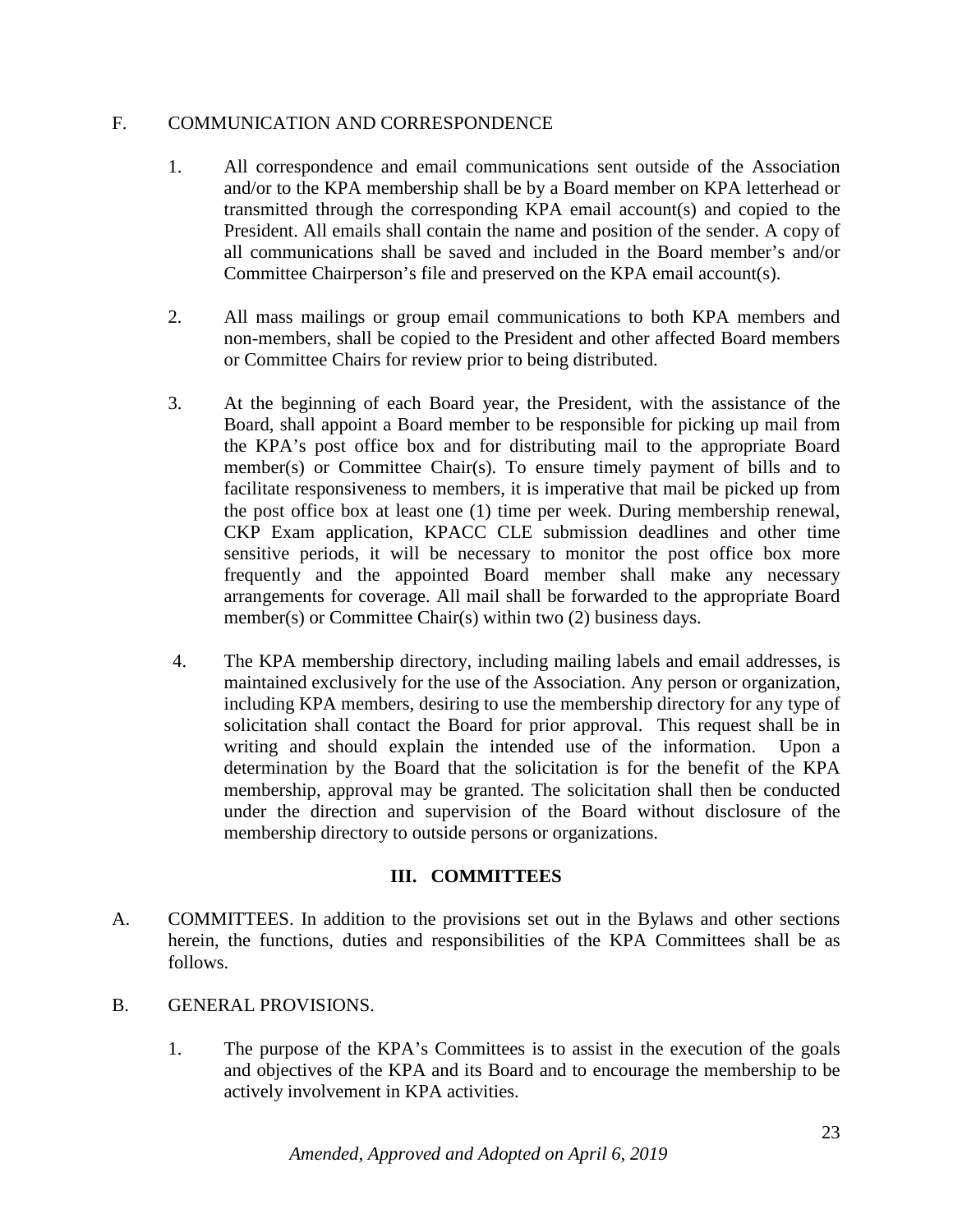- 2. All Committees shall be governed and regulated by the KPA Bylaws and Policies and Procedures. Committee activities shall also be conducted in compliance with the KPA's Paralegal Professional Standards of Conduct.
- 3. All Board members have the discretion and are encouraged to form Committees relating to their position where necessary to carry out the responsibilities of their position and to increase KPA member involvement in KPA activities. Upon formation, the forming Board member shall be responsible for ensuring all Committee meeting reports, bi-monthly Board reports and the Committee's annual report are submitted to the Board in a thorough and timely manner.
- 4. When necessary to promote KPA goals and better serve its members, the Board may form new and Ad Hoc Committees at any time during the Board year which shall be coordinated by the individual Board members whose position responsibilities are most closely related to the Committee's purpose.
- 5. Committees shall be comprised of a minimum of three (3) KPA members in good standing. Where appropriate, Committees activities may include active participation with non-members such as members of local paralegal associations, Bar associations and event sponsors.
- 6. The role of the Committee's Director is to ensure the Committee has ongoing and supportive communication with the Board, that the Committee is meeting its goals, that Committee's reports are submitted in a thorough and timely manner and that any actions by the Committee which are not consistent with the KPA's Purposes, Mission, Vision and Values are brought to the Board's immediate attention.
- 7. Committee Chairpersons shall be elected by the members of the Committee and shall have direct responsibility over Committee functions. With the exception of the KPA Annual Conference Committee and the KPACC, Committee chairmanships shall be reviewed at the beginning of each new Board term. However, to ensure the continual flow of Committee business, the Board year shall have no effect on the working of the Committee unless otherwise stated.
- 8. Committee Chairpersons shall serve at the pleasure, control and direction of the Board. Committee Chairpersons who fail to act or carry out their responsibilities may be removed from their position by the Committee's Director.
- 9. Committee Chairpersons are not voting positions on the KPA Board and, as such, are not required to attend KPA board meetings. If the Chairperson wishes to attend any Board Meeting, he/she is encouraged to do so, but it will be at his/her own expense. In the event that the Chairperson's attendance at a Board meeting is requested by the Board, the Chairperson's expenses will be reimbursed in accordance with the KPA's policy for reimbursement of travel expenses.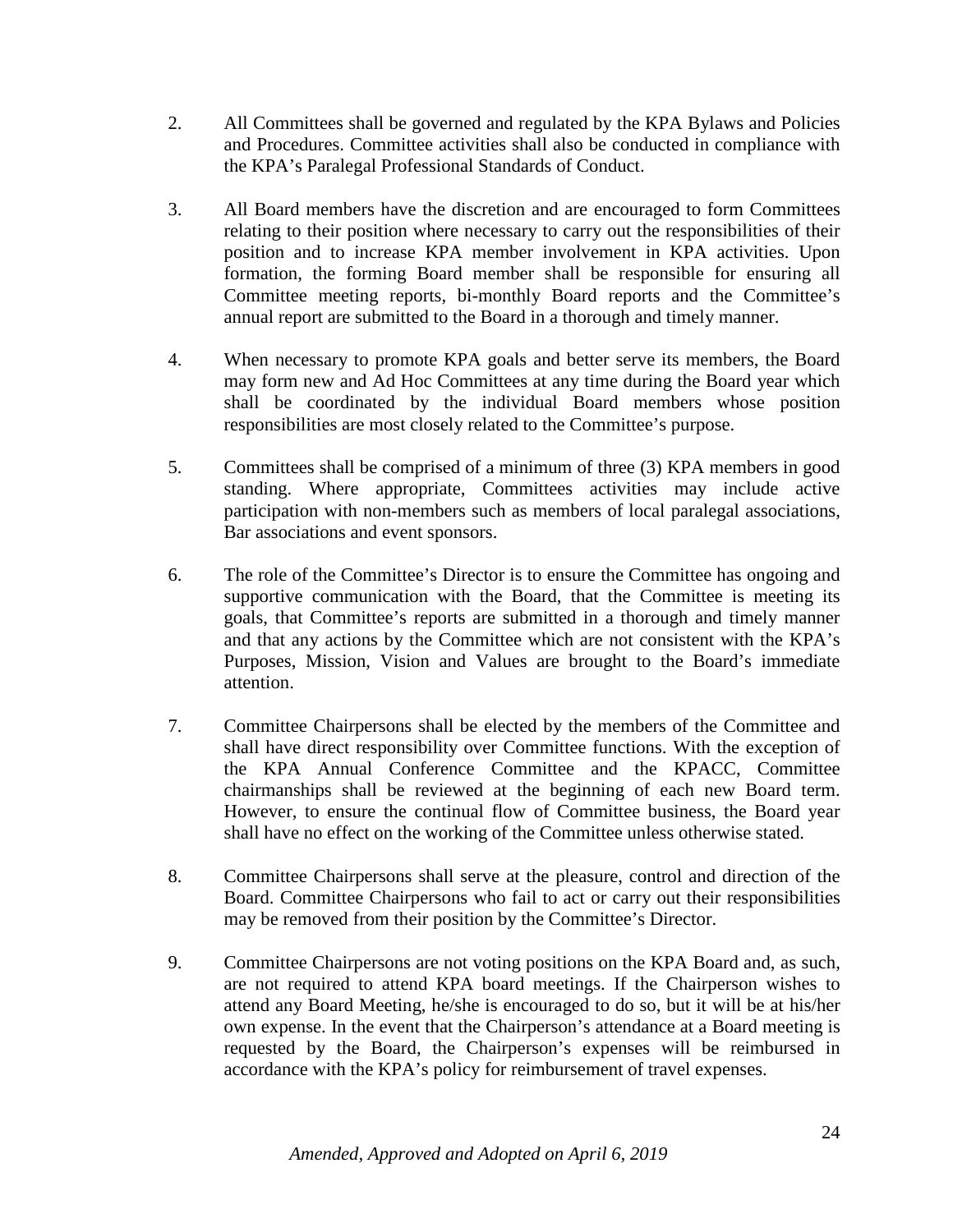- 10. Committee Chairpersons shall set Committee meetings on an as needed basis to ensure that the goals and objectives of the Committee are being met. All KPA members shall be provided with notice of Committee formation and meetings to promote active member involvement in the Association's activities.
- 11. Committees shall operate within the budget confines set out for their specific Committee. If it is becomes necessary for the Committee to have additional funds allocated, the Committee's coordinating Director shall notify the Board with a detailed expenditure request and/or request for budget amendment to be presented to the Board for approval.
- 12. Committee Policies and Procedures are indispensable aids in assuring a smooth flow of continuing activity from one Board year to the next. Committee Chairpersons are encouraged to develop Committee manuals and/or submit Committee Policies and Procedures for incorporation herein.
- 13. Committee Chairpersons shall submit bi-monthly reports to the Committee's Director upon request and no later than ten (10) days prior to the each scheduled bi-monthly Board meeting. Committee Chairpersons shall also submit an Annual Report to the Committee's Director upon request and no later than ten (10) days prior to the Annual Board Transition Meeting. All Committee reports shall be submitted under the requirements set out herein for bi-monthly reports.
- C. STANDING COMMITTEES. The following Committees shall be Standing Committees of the Kentucky Paralegal Association.
	- 1. KPA ANNUAL CONFERENCE COMMITTEE
		- a. The KPA Annual Conference Committee ("Conference Committee") is responsible for the planning and execution of the Kentucky Paralegal Association's Annual Conference for the benefit of KPA members.
		- b. The KPA Annual Conference shall be scheduled on a Friday in October or November. An additional half-day program on the preceding Thursday or following Saturday is optional.
		- c. The geographic location of the KPA Annual Conference shall be approved by the Board no later than October 1 of the year preceding the next year's Conference.
		- d. The Conference Committee for each Annual Conference shall be formed no later than March 1 of each year, with a Chairperson to be elected by the newly formed Committee.
		- e. The Conference Committee shall submit a proposed plan to the Committee's Director prior to August 1 of each year consisting of the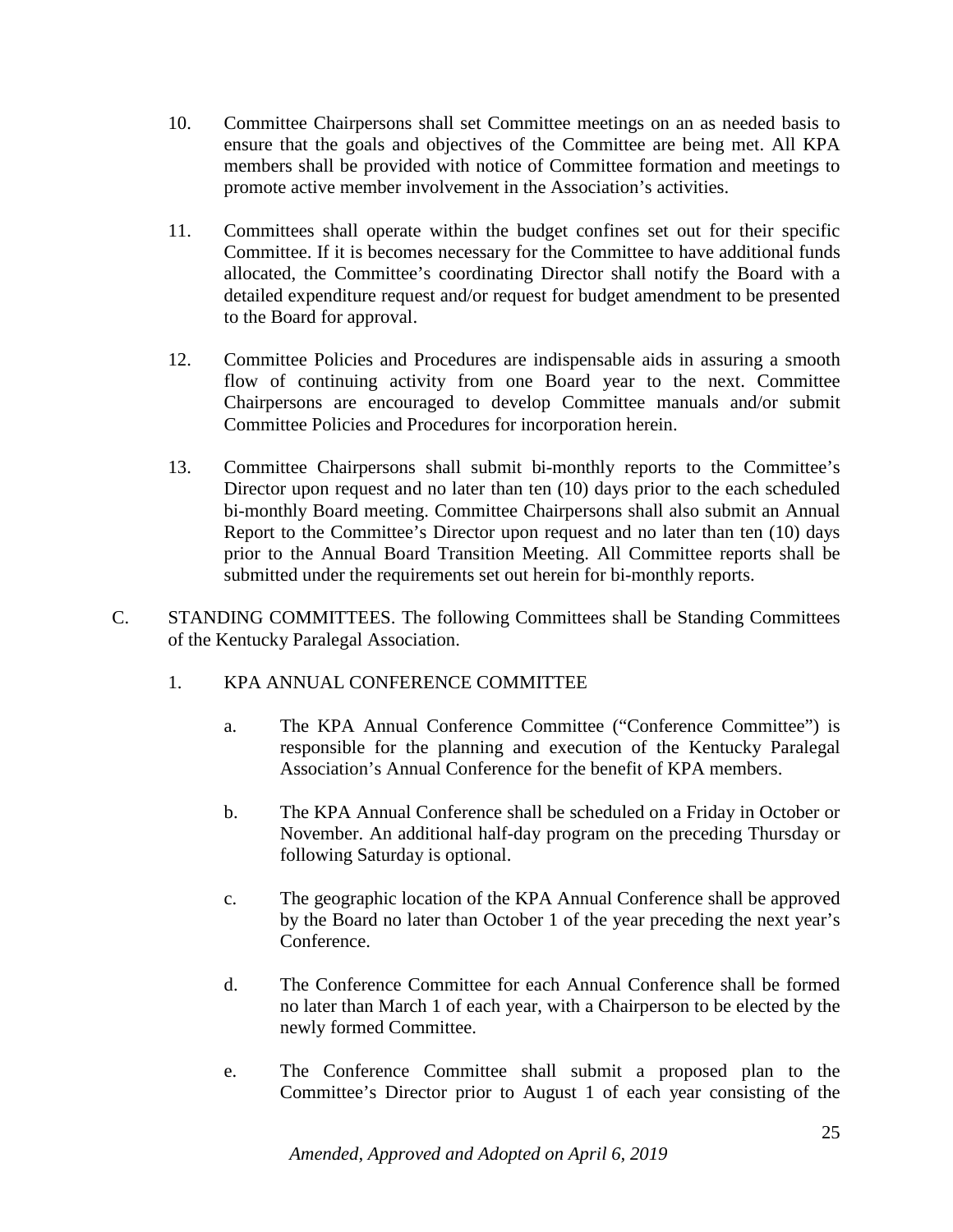following and shall submit bi-monthly reports regarding planning updates. Where Board approval is not required, the Committee is strongly encouraged to seek and consider input from the Committee's Director during Conference planning.

- 1. Conference date(s), facility and/or lodging site, which shall be approved by the Board;
- 2. Conference theme;
- 3. Selection of potential topics and/or speakers for the keynote address and continuing legal education (CLE) programs;
- 4. Total number of continuing legal education (CLE) sessions on the Conference agenda qualifying for credit by paralegal certifying associations. A minimum of six (6) sessions approved for CLE credit shall be included on the Agenda;
- 5. Registration fees;
- 6. Format and distribution of Conference registration, brochure and seminar materials for attendees;
- 7. Social/Hospitality event;
- 8. Philanthropy project;
- 9. Door prizes and attendee gifts;
- 10. Sponsors and vendors;
- 11. Estimated start-up costs.
- f. The Conference Committee shall include the KPA Annual membership meeting on the KPA Annual Conference Agenda, which shall be allotted a minimum of thirty (30) minutes.
- g. The Conference Committee Chairperson shall consult with the KPA President, Director of Professional Development and immediate past Conference Committee Chair prior to the first meeting of the Conference Committee and prior to any disbursement of startup proceeds.
- h. The Conference Committee shall appoint a Treasurer who will maintain a checking account separate from the primary KPA account for deposits and disbursements relating to the Conference. The KPA shall provide startup funds for the Conference account. The Conference Committee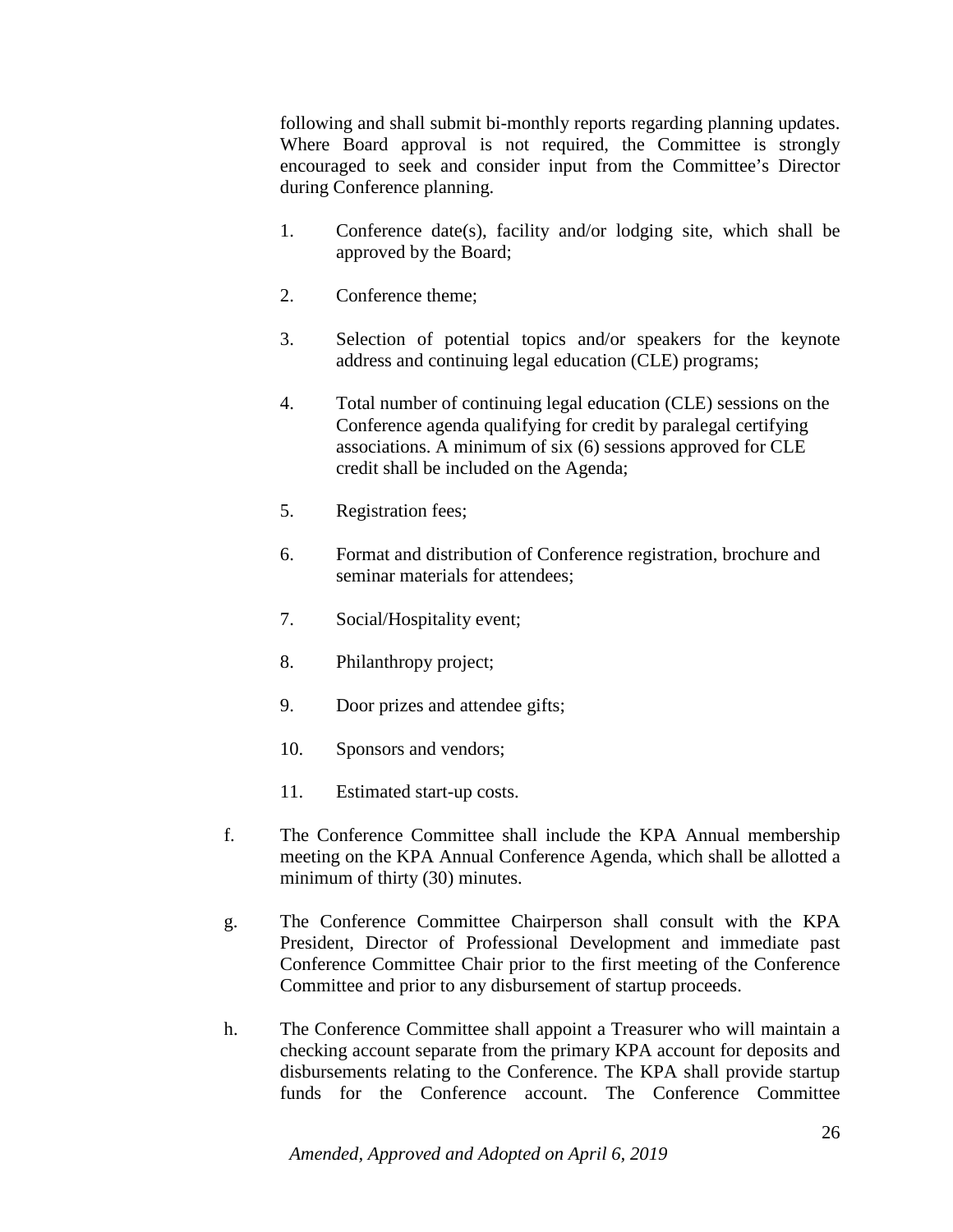Chairperson and Conference Committee Treasurer shall both be authorized signers on the Conference checking account. Bank statements from the account shall be provided by the bank directly to the Conference Committee Treasurer. In turn, the Conference Committee Treasurer shall provide a copy of each bank statement to the KPA Treasurer with the Committee's final accounting.

- i. KPA Annual Conference registration for KPA members shall be set at a reduced cost, with a savings of at least twenty-five dollars (\$25.00) less than the full registration fee. Registration for Board members, Committee Chairpersons, Conference Committee members and paralegal students shall also be set at a reduced cost, with a savings of at least fifty dollars (\$50.00) less than the full registration fee. The KPA President, Conference Committee Chairperson, Scholarship recipient and Scholarship runner-up shall attend the KPA Annual Conference at no cost. If the KPA President is unable to attend the Conference, the Vice-President or other Director designated by the President to act in his or her stead may attend at no cost. The registration fee for KPA members shall be capped at two hundred dollars (\$200.00), unless prior Board approval is obtained.
- j. The Conference Committee shall arrange for and provide lodging at the Conference hotel for the KPA President. All charges incurred to meet this requirement are to be paid from the Conference Committee funds.
- k. The Conference Committee shall consult with the Chairperson of KPACC and/or Certified Kentucky Paralegal Program, Inc. (CKPP, Inc.) and provide for any necessary room accommodations for the Certified Kentucky Paralegal Examination to be held in conjunction with the KPA Conference. All charges incurred to meet this requirement are to be paid from CKPP, Inc. funds.
- l. A complete accounting of all Conference receipts and disbursements shall be provided to the Association's Treasurer no later than sixty (60) days after the Conference and all Conference net proceeds shall be disbursed to the Association's Treasurer within sixty (60) days after the Conference.
- m. Upon board approval, the KPA Annual Conference may be held jointly with a local paralegal association, with the division of expenses and proceeds to be determined in advance by the KPA Board.
- n. The Director of Professional Development shall serve as the Chairperson or coordinating Director of the Conference Committee and shall be responsible for ensuring all Committee meeting reports, bi-monthly Board reports, expense and income reports and the Committee's annual report are submitted to the Board in a thorough and timely manner.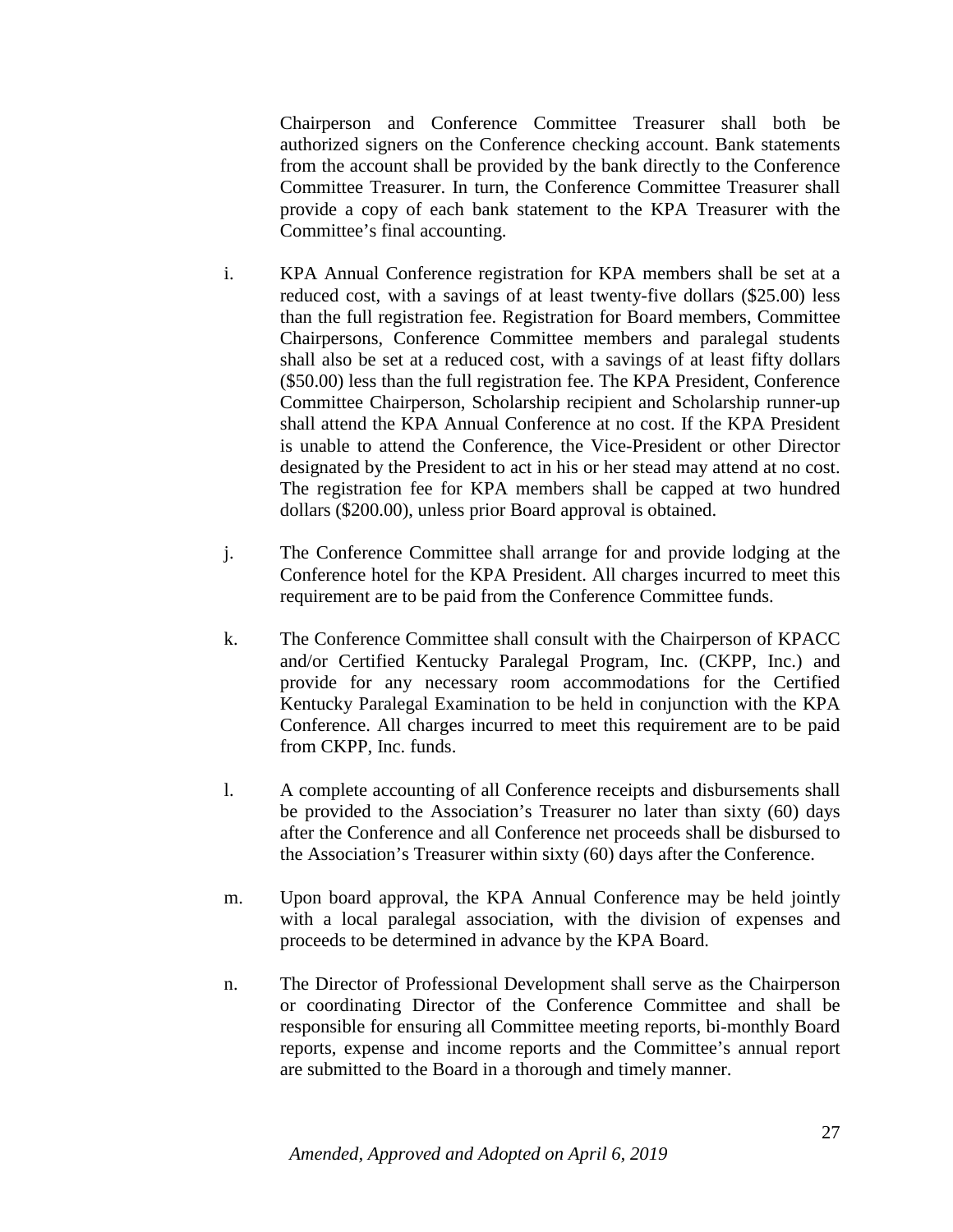# 2. CONTINUING LEGAL EDUCATION (CLE) COMMITTEE

- a. The CLE Committee shall plan at least one KPA CLE seminar in the spring or summer of each year for the benefit of KPA members. The seminar program shall offer a minimum of three (3) sessions approved for CLE credit. The KPA's CLE seminars are not meant to be a fundraiser for the KPA and all efforts should be made to offer the seminar free to KPA members utilizing the profit from the preceding year's KPA Annual Conference. The registration fee, if any, should be set to offset expenses of the seminar.
- b. The date, location and registration fee, if any, of KPA CLE seminars shall be approved by the Board.
- c. Upon board approval, CLE programs may be held jointly with a local paralegal association, with the division of expenses and proceeds to be determined in advance by the KPA Board.
- d. The Director of Professional Development shall serve as Chairperson or coordinating Director of the CLE Committee and shall be responsible for ensuring all Committee meeting reports, bi-monthly Board reports, income and expense accounting and the Committee's annual report are submitted to the Board in a thorough and timely manner.

# 3. EXECUTIVE COMMITTEE

- a. The Executive Committee shall have and may exercise the authority of the Board of Directors when the Board is not in session, except to the extent that the Executive Committee shall not have the authority of the Board of Directors in reference to amending the KPA Articles of Incorporation or Bylaws.
- b. The Executive Committee shall be comprised of the President, Vice-President, Secretary, Treasurer and one (1) additional Director elected by the Board by majority vote at the Annual Transition Meeting. To be eligible to serve on the Executive Committee, the Director elected by the Board shall have been elected to serve on the Board by the KPA membership.
- c. The Executive Committee may act by vote of a quorum which shall be three-fifths (3/5) of the members of the Executive Committee.
- d. Executive Committee meetings shall be set by the President with the consent of the Board. The President shall give notice of each meeting to the Board at least three (3) days prior to any Executive Committee meeting. The President shall prepare the Agenda for each meeting with the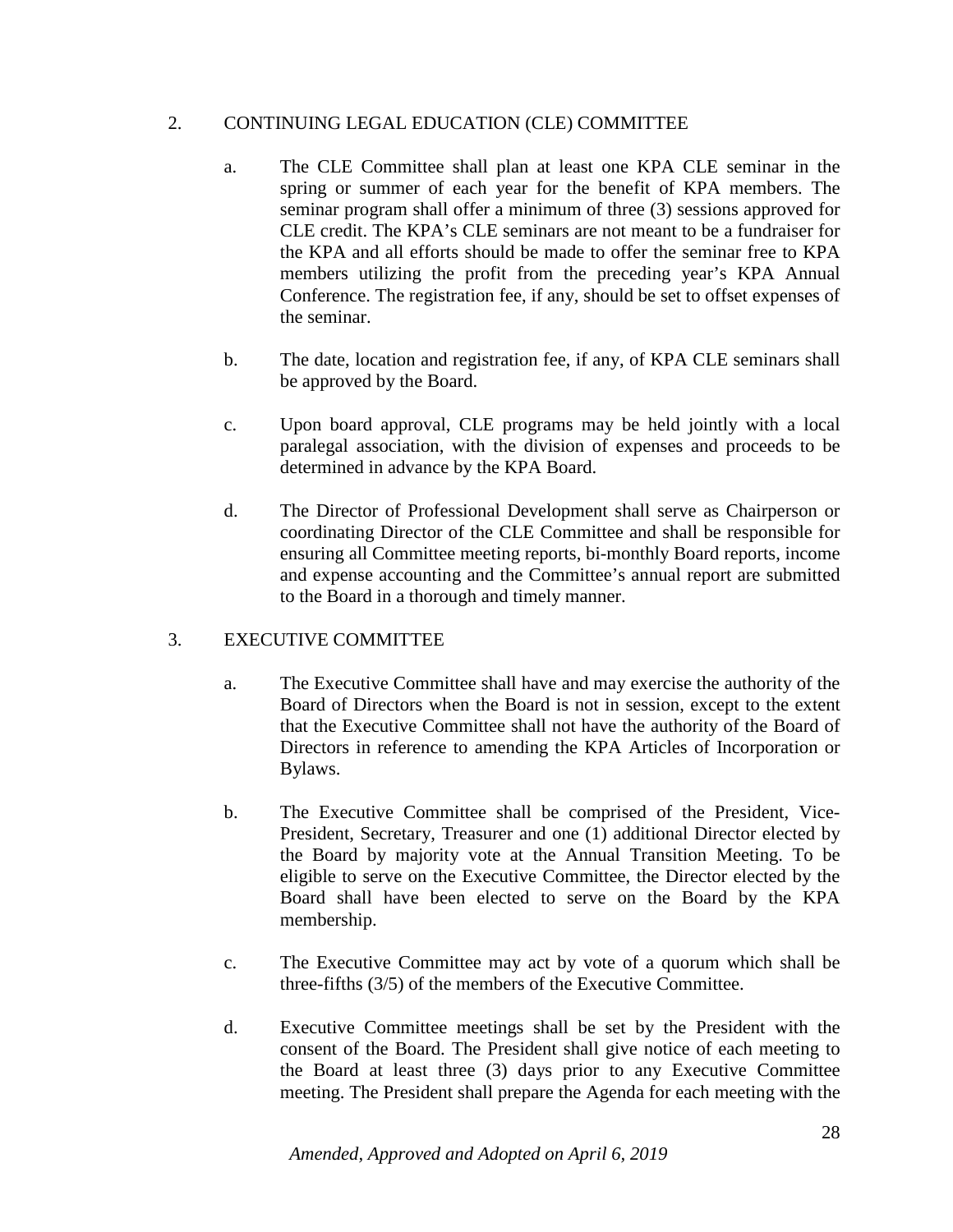input of the Board. Any matters requested to be placed on the Agenda shall be so done. In the event the President is unable or unwilling to act, the Chairperson of the Executive Committee shall act in their stead.

e. The Director elected by the Board to serve on the Executive Committee shall serve as Chairperson of the Executive Committee and shall be responsible for ensuring all Committee meeting reports, bi-monthly Board reports and the Committee's annual report are submitted to the Board in a thorough and timely manner.

# 4. FINANCE COMMITTEE

- a. The Finance Committee has a fiduciary responsibility to the Association and shall take any and all necessary steps to ensure the financial soundness of the KPA. Any discrepancies found by the Committee with respect to the KPA's funds shall be immediately reported to the Board.
- b. The Finance Committee shall be comprised of the Treasurer and two (2) additional members of the Board appointed by the Board by majority vote at the Annual Transition Meeting.
- c. The Finance Committee shall meet at the beginning of the fiscal year to assist the Treasurer in the preparation of the annual Board budget. The Committee may also assist the Treasurer with the Association's tax filings.
- d. The Finance Committee shall assist the Treasurer in monitoring expenditures and reimbursements to insure compliance with the budget and the terms of the Policies and Procedures. Committee member's concerns regarding extraordinary expenditures or accounting irregularities should first be brought to the attention of the Treasurer. If additional recourse is required, the matter should be brought to the attention of the President.
- e. The Finance Committee shall coordinate the bi-yearly audits of the KPA financial accounts as set out in the Bylaws and provide all requested financial records to the independent auditor selected by the Executive Committee. Upon transition of the Treasurer position to a new Director, the Finance Committee shall advise the Board of the necessity of an additional audit.
- f. The Treasurer shall serve as Chairperson of the Finance Committee and shall be responsible for ensuring all Committee meeting reports, bimonthly Board reports and the Committee's annual report are submitted to the Board in a thorough and timely manner.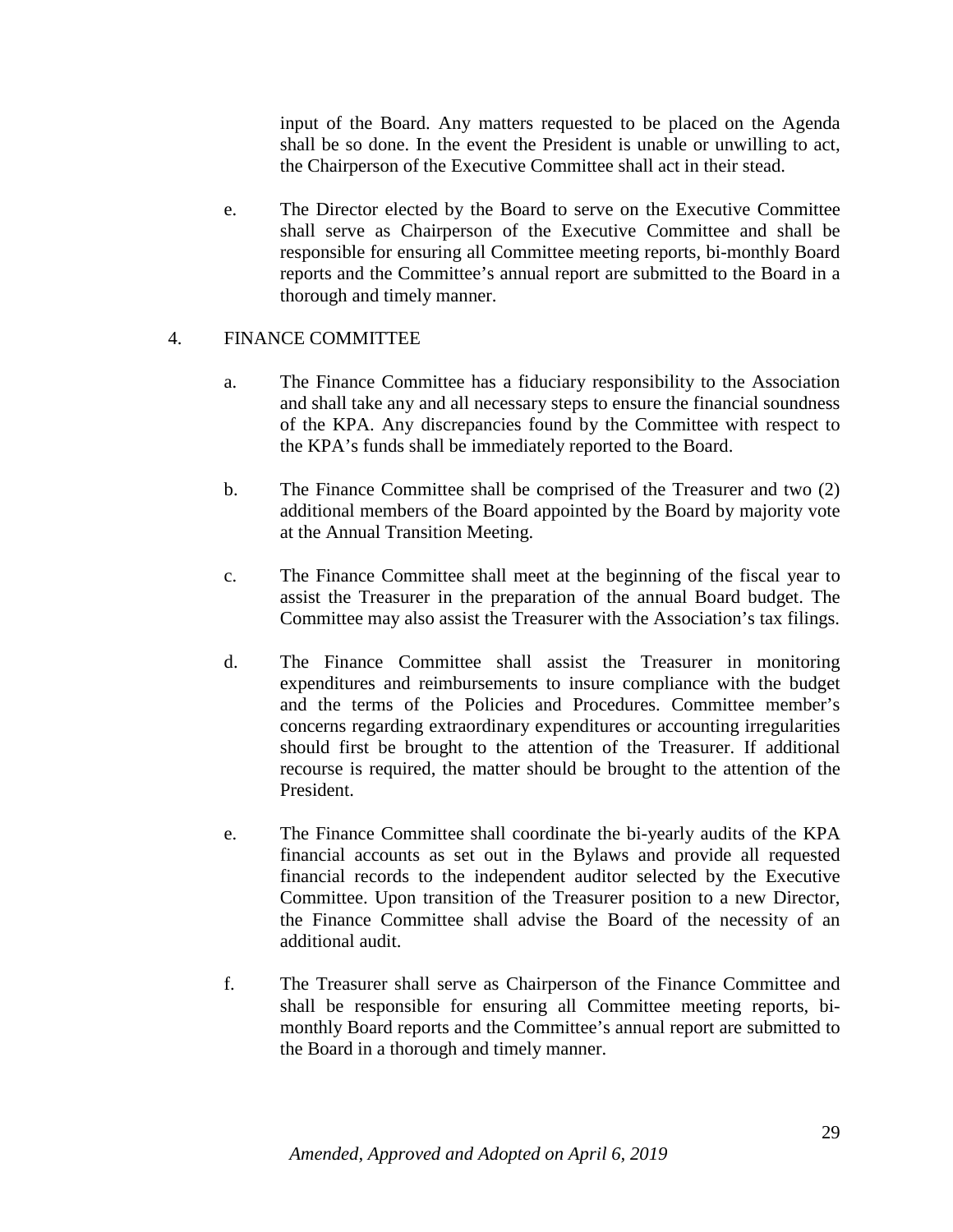#### 5. FOUNDERS AWARD COMMITTEE

- a. The Founders Award Committee shall select the recipient of the KPA's annual Founders Award, which was established to recognize KPA members who have contributed to the enhancement and development of the paralegal profession.
- b. The Founders Award Committee shall be comprised of three (3) past Founders Award recipients.
- c. The recipient of the Founders Award shall be determined under the following procedures and guidelines.
	- 1. The Committee shall seek written nominations for the Founders Award from the KPA membership no later than September 1. Nominees shall be members of the KPA in good standing. Nominees shall have made a contribution to the profession above and beyond the call of his/her job requirements or have contributed to the development of the profession by his/her involvement in projects, activities or organizations. Contributions are defined as service to the KPA, any local or national paralegal association, bar association, legal aid society or pro-bono project, paralegal education program, law school or to the general public. All nominations shall be submitted to the Committee in writing and consist of a paragraph explaining why the nominee should receive the Founders Award. The Committee has the decision as to the length and any additional information for the nomination process.
	- 2. The Founders Award shall be given to a recipient only once in their lifetime.
	- 3. Once nominations are received, the Committee shall review and determine the recipient by a simple majority vote. The name of the recipient shall not be disclosed to any Board member or KPA member prior to being announced at the KPA Annual Conference.
	- 4. The nominations shall be destroyed after the Founders Award has been presented.
- d. The recipient of the Founders Award will be presented with a plaque or trophy of recognition at the KPA Annual Conference.
- e. The Committee is responsible for maintaining a list of all Founders Award recipients which shall be published on the KPA website.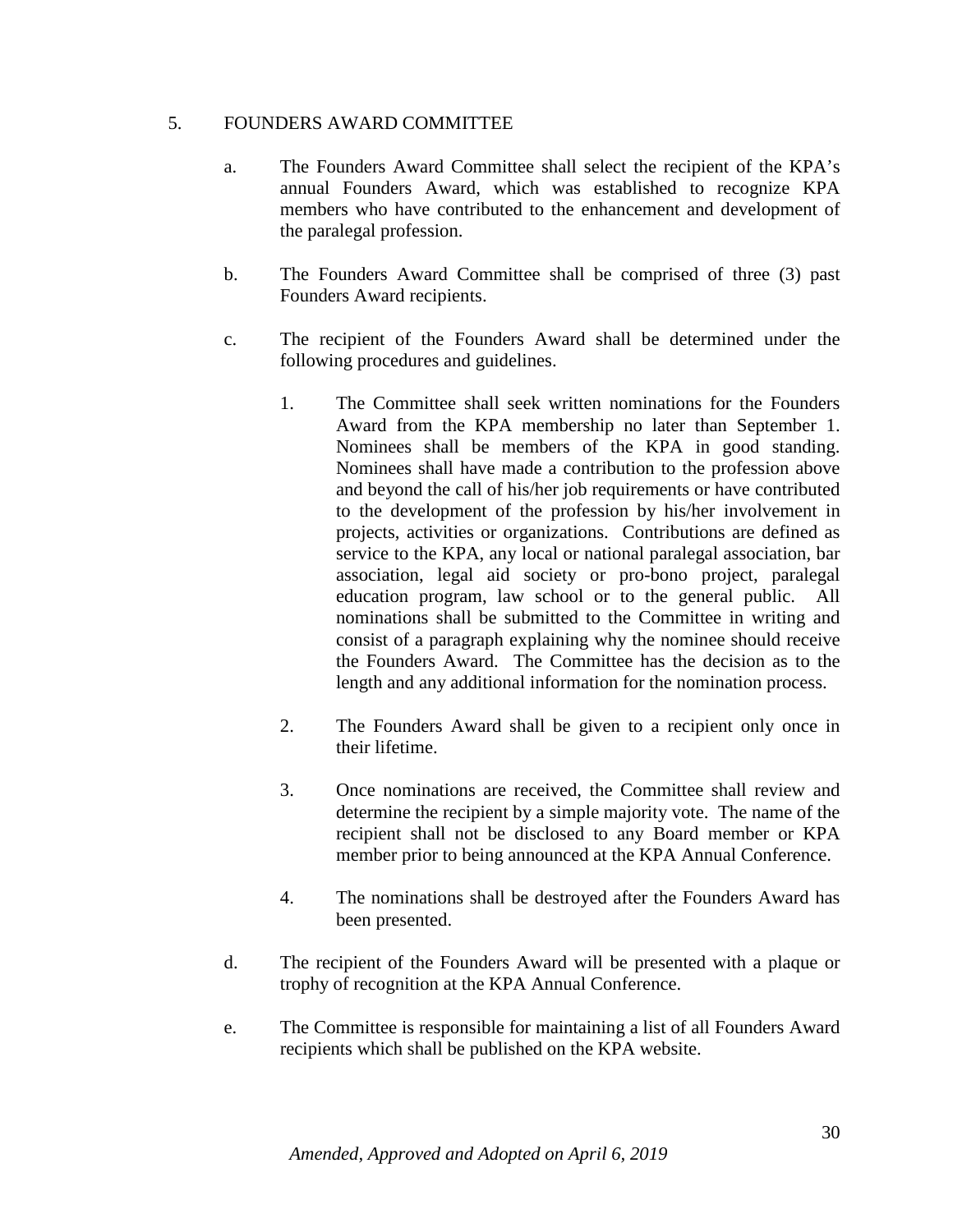f. The Vice-President shall serve as Chairperson or coordinating Director of the Founders Award Committee and shall be responsible for ensuring all Committee meeting reports, bi-monthly Board reports and the Committee's annual report are submitted to the Board in a thorough and timely manner.

#### 6. KENTUCKY PARALEGAL ASSOCIATION CERTIFICATION COMMITTEE (KPACC)

- a. KPACC activities are governed by the KPA Professional Standards and Certification Program policy and the Policies and Procedures adopted by KPACC.
- b. The Director of Certification shall serve as coordinating Director of the KPACC and shall be responsible for ensuring all Committee meeting reports, bi-monthly Board reports and the Committee's annual report are submitted to the Board in a thorough and timely manner.

# 7. JOB BANK COMMITTEE

- a. The Job Bank Committee shall provide a resource for KPA members seeking employment and paralegal employers to communicate job openings and to increase the hiring of paralegals. The Job Bank shall also serve as a means for educating employers of the benefits regarding employing paralegals and the effective utilization of paralegals.
- b. Listings of all paralegal job vacancies in Kentucky and surrounding states shall be posted on the KPA website under the password protected Members Only section.
- c. The Job Bank Committee shall regularly monitor the listing for filled positions or expired postings and maintain a record of all employers that contact the Job Bank with paralegal employment opportunities.
- d. The Job Bank Committee may charge a reasonable fee for posting job announcements on the KPA website. The posting fee shall be determined by the Director of Member Relations and approved by the Board.
- e. The Job Bank Committee shall not maintain or distribute resumes of KPA members so as to avoid any question of liability.
- f. The Job Bank Committee shall monitor the satisfaction of the KPA membership and paralegal employers with the Job Bank Committee's activities.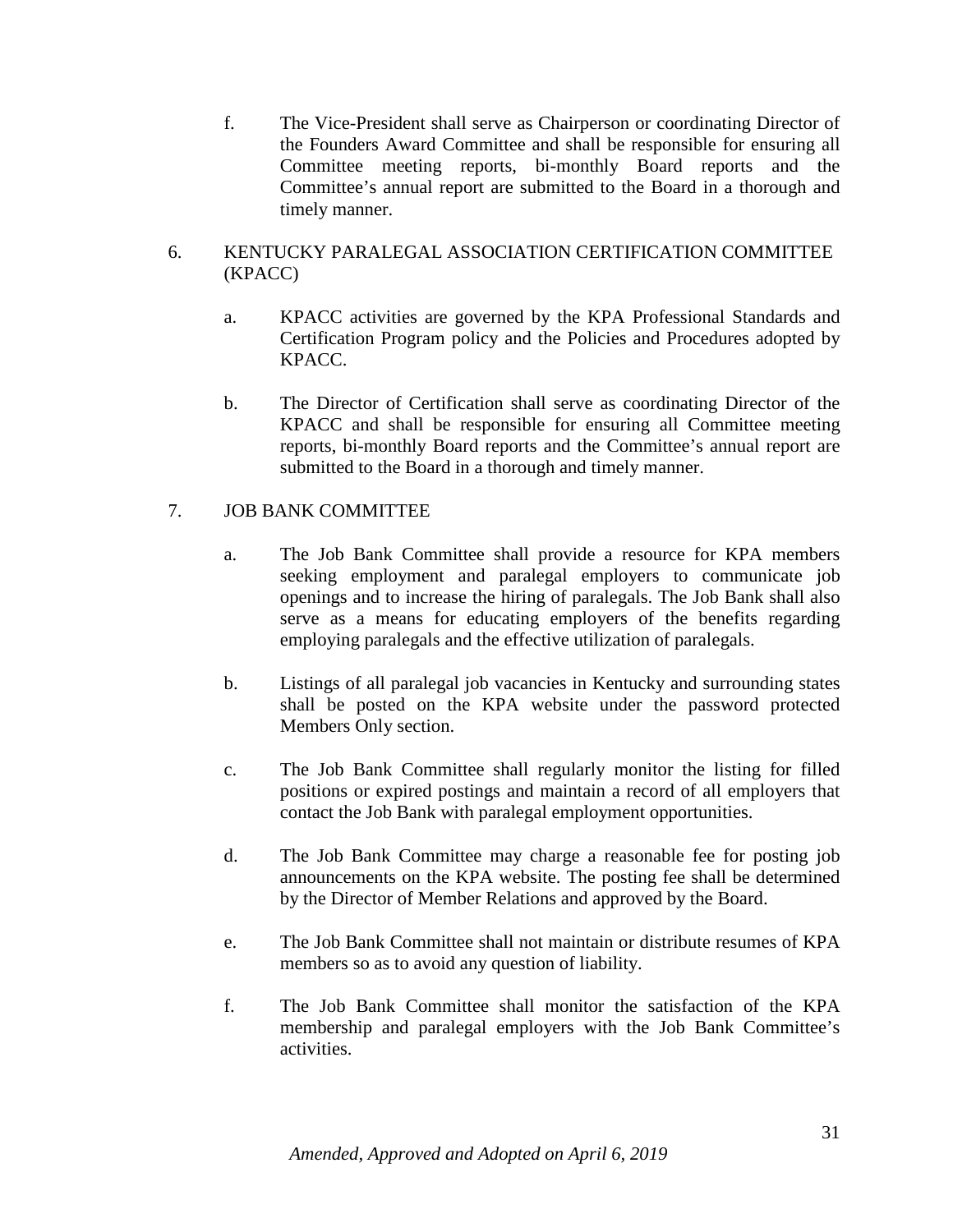g. The Director of Member Relations shall serve as Chairperson or coordinating Director of the Job Bank Committee and shall be responsible for ensuring all Committee meeting reports, bi-monthly Board reports and the Committee's Annual Report are submitted to the Board in a thorough and timely manner.

#### 8. MEMBERSHIP COMMITTEE

- a. The Director of Member Relations shall serve as Chairperson of the Membership Committee and shall be responsible for ensuring all Committee meeting reports, bi-monthly Board reports and the Committees' annual reports are submitted to the Board in a thorough and timely manner.
- b. The Director of Member Relations shall serve as Chairperson or coordinating Director of any Committee formed for the purpose of member recruitment and retention, welcoming new members, member benefits and membership social events and shall be responsible for ensuring all Committee meeting reports, bi-monthly Board reports and the Committee's Annual Report are submitted to the Board in a thorough and timely manner.

#### 9. NOMINATIONS AND ELECTIONS COMMITTEE

- a. The Nominations and Elections Committee shall administer the yearly nominations and elections of the KPA Board and any special elections in the event a Board position becomes vacant during the Board year.
- b. The Nominations and Elections Committee shall be comprised of the Vice-President and a minimum of two (2) additional committee members. It is suggested that the members of the Nominations and Elections Committee not be interested in seeking election to the incoming Board. If a member of the Nominations and Elections Committee seeks election, he or she will resign from the Committee or the Committee Chairperson shall take measures to avoid any impropriety or the appearance thereof.
- c. KPA Board nominations and elections shall be conducted by the Nominations and Elections Committee under the following guidelines and procedures.
	- 1. The Committee shall notify the KPA membership that nominations of KPA Active members for the following year's Board of Directors will be accepted between March 1 and March 31.
	- 2. The Committee shall review and determine the eligibility of all nominees to serve in the position for which they are nominated.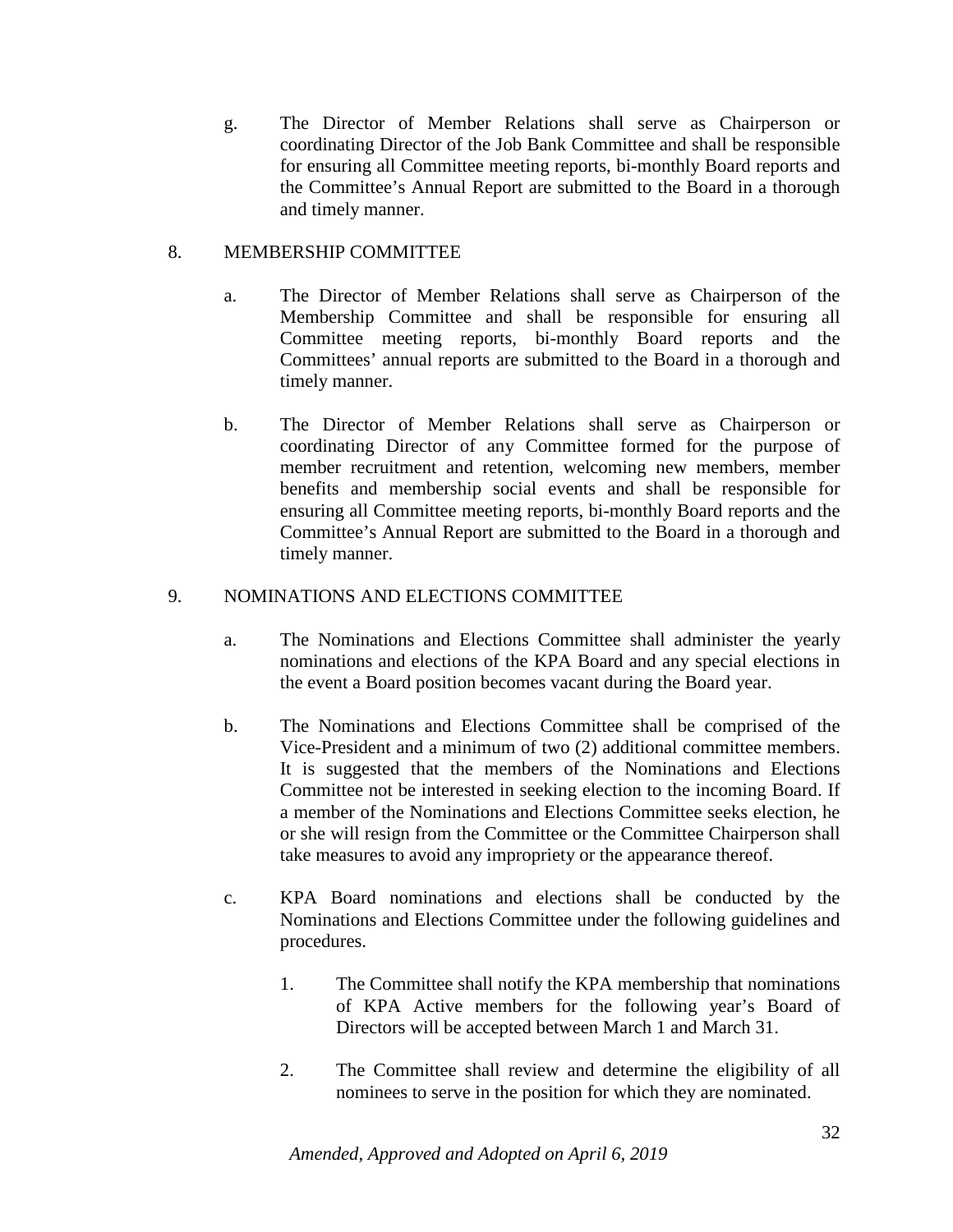- 3. The Committee shall notify the nominees and determine if they are willing to accept the nomination. A nominee may only accept a nomination for one position on the ballot. Upon acceptance of a nomination, the nominee shall be required to submit a biography to the Committee within ten (10) days. Candidates shall have the option to submit a candidate statement supporting their qualifications and desire to serve in the nominated position. The Committee shall also have the option of requiring candidates to submit a candidate statement.
- 4. Ballots and candidate bios shall be sent out to the KPA Active Membership no later than April 15. Individual ballots are to remain confidential. To allow KPA Active members ample time for voting, the ballot shall remain open until April 30 or a minimum of twenty (20) days.
- 5. The Nominations and Elections Committee will retain the sealed election results for twenty (20) days after the Board and nominees are notified of the election results to provide an opportunity for a recount. All requests for recounts must be made to the Committee in writing and copied to the President within five (5) days of notification of election results. At the conclusion of the recount, the ballots shall be destroyed after twenty (20) days.
- 6. The newly elected KPA Board of Directors shall be announced to the KPA Membership by May 15.
- 7. The Vice-President shall serve as Chairperson or coordinating Director of the Nominations and Elections Committee and shall be responsible for all Committee meeting reports, bi-monthly Board reports and the Annual Report for the Nominations and Elections Committee.

# 10. PUBLIC RELATIONS COMMUNICATIONS COMMITTEE

- a. The Public Relations Communications Committee shall be responsible for promoting the Association and informing the membership and general public of Association activities through the One Voice newsletter, maintaining current KPA website postings and through the use of social media.
- b. The activities of the Public Relations Communications Committee are governed by the KPA Social Media Policy and the Committee shall continually monitor all posting on KPA social media accounts for policy compliance.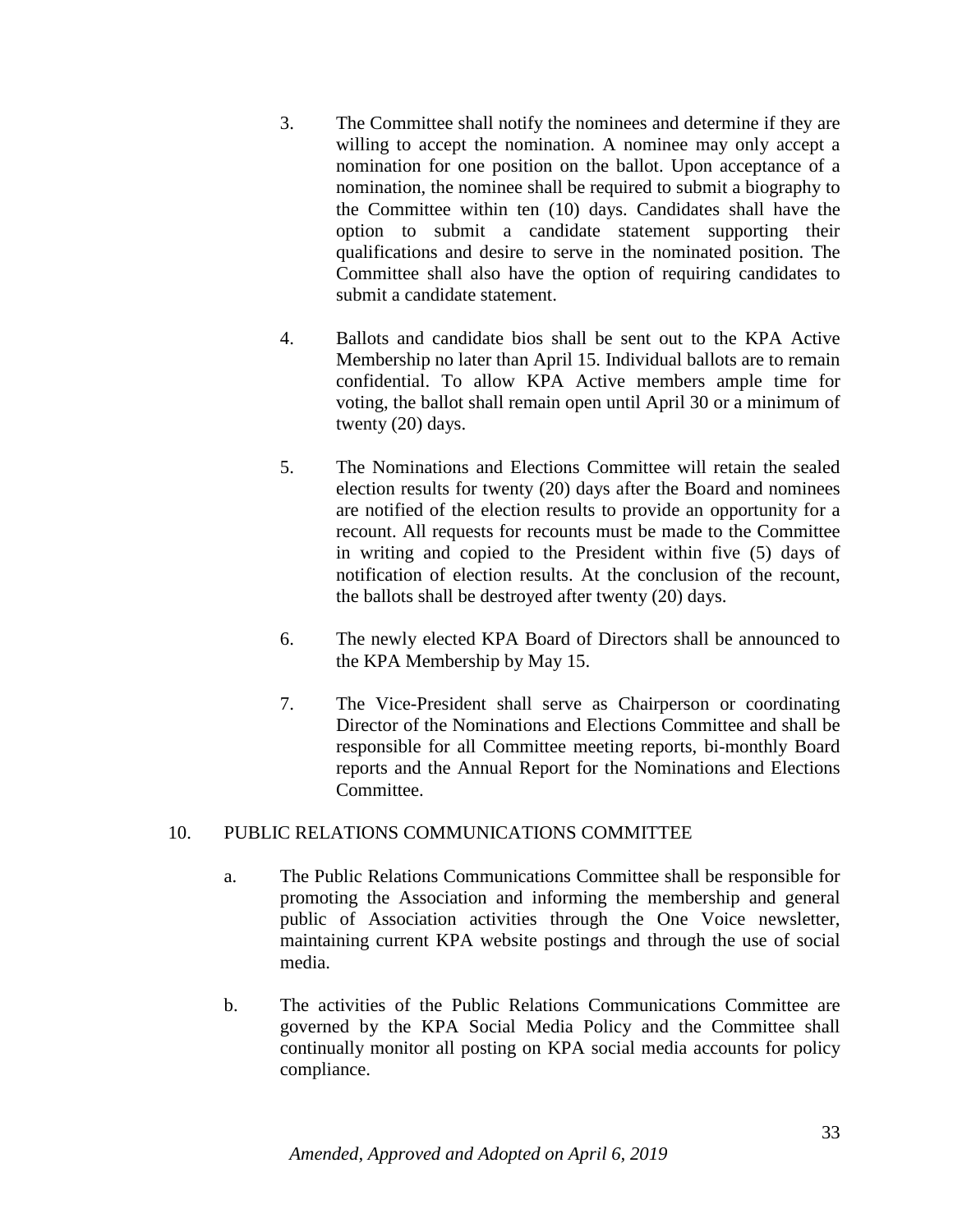- c. KPA SOCIAL MEDIA POLICY. This Social Media Policy (hereinafter "SMP") primarily addresses the use of website(s) and social media sites maintained on behalf of the Kentucky Paralegal Association (hereinafter "KPA") and applies to all Board Members, Directors, Committee Members and KPA Members who maintain and/or use any KPA website or other KPA social media (hereinafter collectively referred to as "Social Media Users" or individually referred to as "Social Media User").
	- 1. Introduction. The KPA currently maintains a website (http://www.kypa.org) and social media pages with Facebook and LinkedIn.
	- 2. Participation. The KPA strongly encourages its members to "connect" with KPA on LinkedIn and "like" KPA on Facebook. This input is vital to improving the visibility of the KPA so we can attract new members, sponsors and other affiliates.
	- 3. Use. Social media provides a means of communicating and posting information or content of any sort on the internet, including but not limited to, web log or blogs, journal or diary, personal website, social networking or affinity website, web bulletin board or a chat room, whether or not associated or affiliated with the KPA, as well as any other form of electronic means of communication.

The KPA utilizes social media and its website to highlight material including, but not limited to, conferences, programs, blogs, reports, resources and industry appropriate content. This SMP refers to a combination of social media pages and a website as a part of its communications and marketing plan. The KPA understands that social media can be a fun and rewarding way to share life events and opinions with family, friends, co-workers and peers around the world. However, use of social media also presents certain risks and carries certain responsibilities. To assist Social Media Users in making responsible decisions about the use of social media, the KPA has established this SMP as well as specific guidelines for appropriate use of social media.

4. Guidelines. Social Media Users are responsible for the content they post and all activity that occurs under their account(s). Social Media Users shall not misrepresent themselves or take on the identity of someone else while using the KPA's social media pages and/or website.

> Confidential Information is defined as that which includes financial information, legal, organizational internal strategies, campaign benchmarks, unreleased advertising or promotions,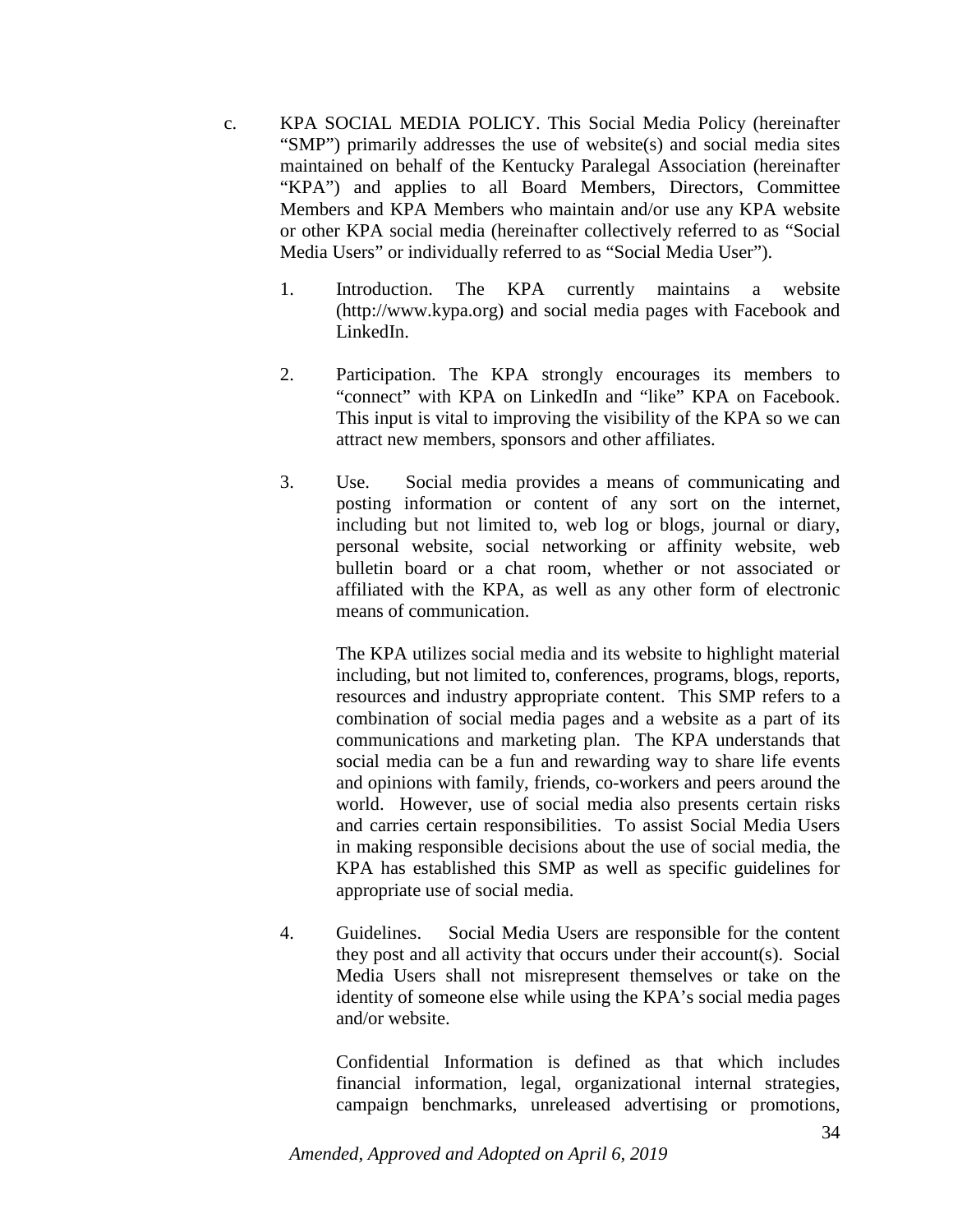internal processes or methodologies, circulating rumors, colleagues or members' personal information, private, identifiable case/client information and medical information.

As it pertains to Confidential Information, Social Media Users are prohibited from sharing Confidential Information and from posting internal reports, policies, procedures or other internal businessrelated confidential communications.

No Social Media User shall create a link from his or her blog, website or other social networking site to a KPA website without identifying himself or herself as a Board Member, Director or Committee Chairperson of the KPA. Social Media User shall express only his or her personal opinions. Social Media User shall never represent himself or herself as a spokesperson for the KPA or any of its officers or directors unless directed to do so specifically by the President and the Director of Public Relations. If the KPA is a subject of the content Social Media User is creating, Social Media User shall be clear and open about his or her position. If Social Media User does publish a blog or post online related to the work he or she does or subjects associated with the KPA, Social Media User shall make it clear that he or she is not speaking on behalf of the KPA. It is recommended that Social Media User include a disclaimer such as "The postings on this site (post) are my own views and do not necessarily reflect the views of The Kentucky Paralegal Association."

Proper copyright and reference laws should be observed by Membership when posting online. Any potential infringement upon any intellectual property rights, including but not limited to, brand names, trade names, logos, copyrights or trade secrets of any person, business or place will not be tolerated.

Inappropriate posts, blogs, articles, etc. which contain, or which can be viewed as containing discriminatory, harassing, threatening, defamatory, criminal, vulgar, obscene, violent, malicious and incorrect information or other content deemed to be off-topic or to disrupt the purposes of the channel, its followers, and its sense of community and acceptance, is strictly prohibited and will not be tolerated.

Spam directed at KPA or Membership utilizing KPA's website and/or social media channels, including any form of automatically generated content or repeatedly posting the same content is prohibited.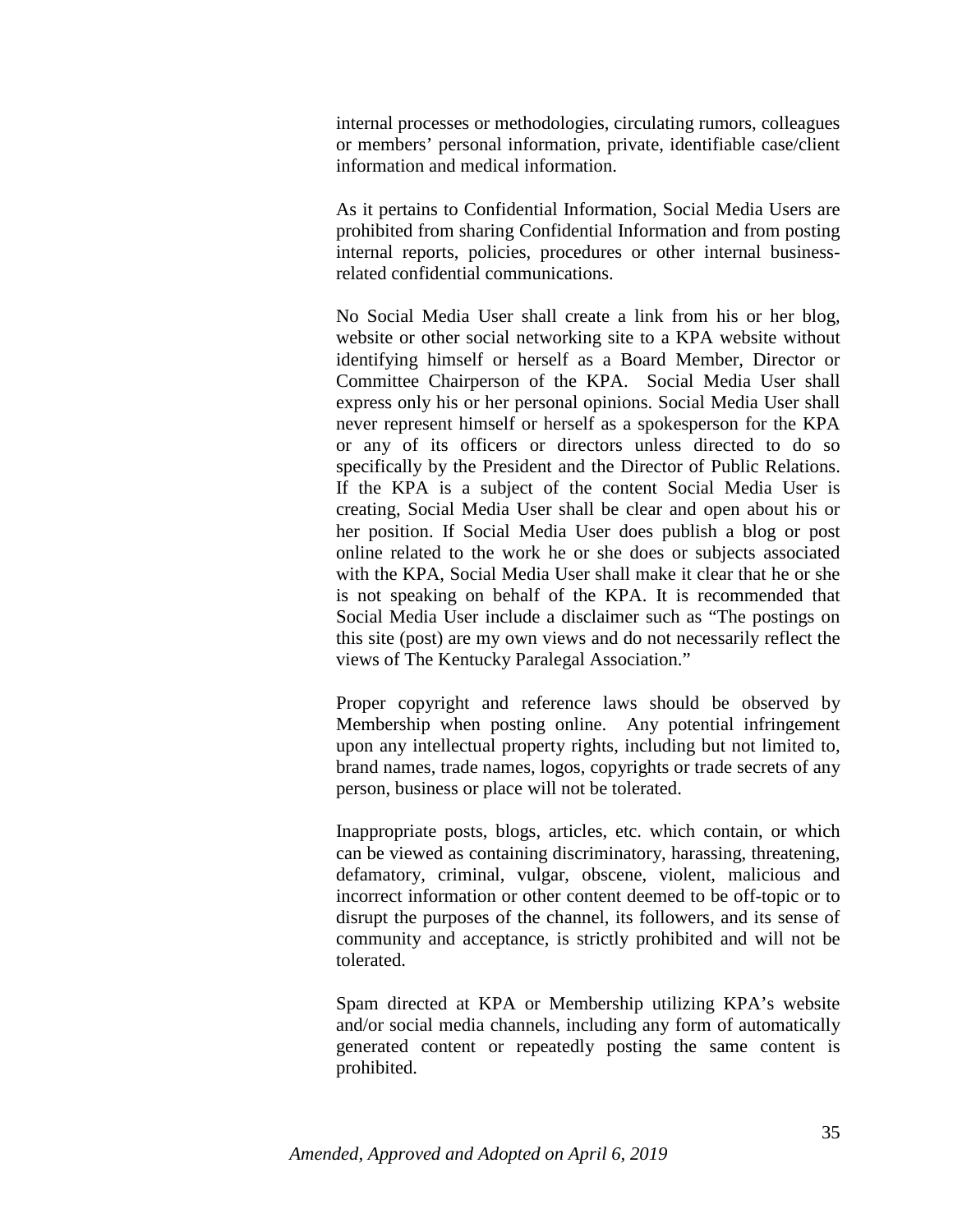*KPA reserves the right to block, delete, add to, or delete from postings from any Member that fails to follow this Social Media Policy.* 

- 5. Discipline. Malicious, obscene, threatening or discriminatory remarks, harassment, and/or threats of violence or similar inappropriate or unlawful conduct will result in immediate removal from website access and the social medial page(s) maintained by the KPA. Further, Social Media User will be subject to disciplinary action up to and including removal from Membership and all related positions as well as legal remedies where indicated.
- 6. Monitoring. Be advised that all of the KPA's website social media sites are monitored 24 hours a day, 7 days a week.
- 7. Tracking and Evaluating Success*.* The KPA, through its Director of Public Relations, shall monitor interactions on social media, to the greatest extent possible, utilizing available technology, including but not limited to *Hootsuite*, *Google Analytics* and *Facebook Insights*. This information shall be shared with the KPA at its board meetings as part of the Director of Public Relations monthly report.
- d. The Director of Public Relations shall serve as Chairperson of the Public Relations Communications Committee.
- e. The Director of Public Relations shall be responsible for all Committee meeting reports, bi-monthly Board reports and the Annual Report for the Public Relations Communications Committee.

# 11. SCHOLARSHIP COMMITTEE

- a. The Scholarship Committee shall select the recipient and runner-up of the KPA's annual paralegal student scholarship to be awarded at the KPA Annual Conference.
- b. The Director of Student Relations shall serve as Chairperson of the Scholarship Committee which shall be comprised of a minimum of three (3) members. The Scholarship recipient from the previous year shall be invited to serve on the Scholarship Committee.
- c. The Scholarship Committee shall seek applications for and award the Kentucky Paralegal Scholarship Award to an outstanding paralegal student. The Scholarship award shall be one thousand dollars (\$1,000.00) or, in the event of a tie, two (2) awards may be given in the amount of one thousand dollars (\$1,000.00) each upon approval by the Board.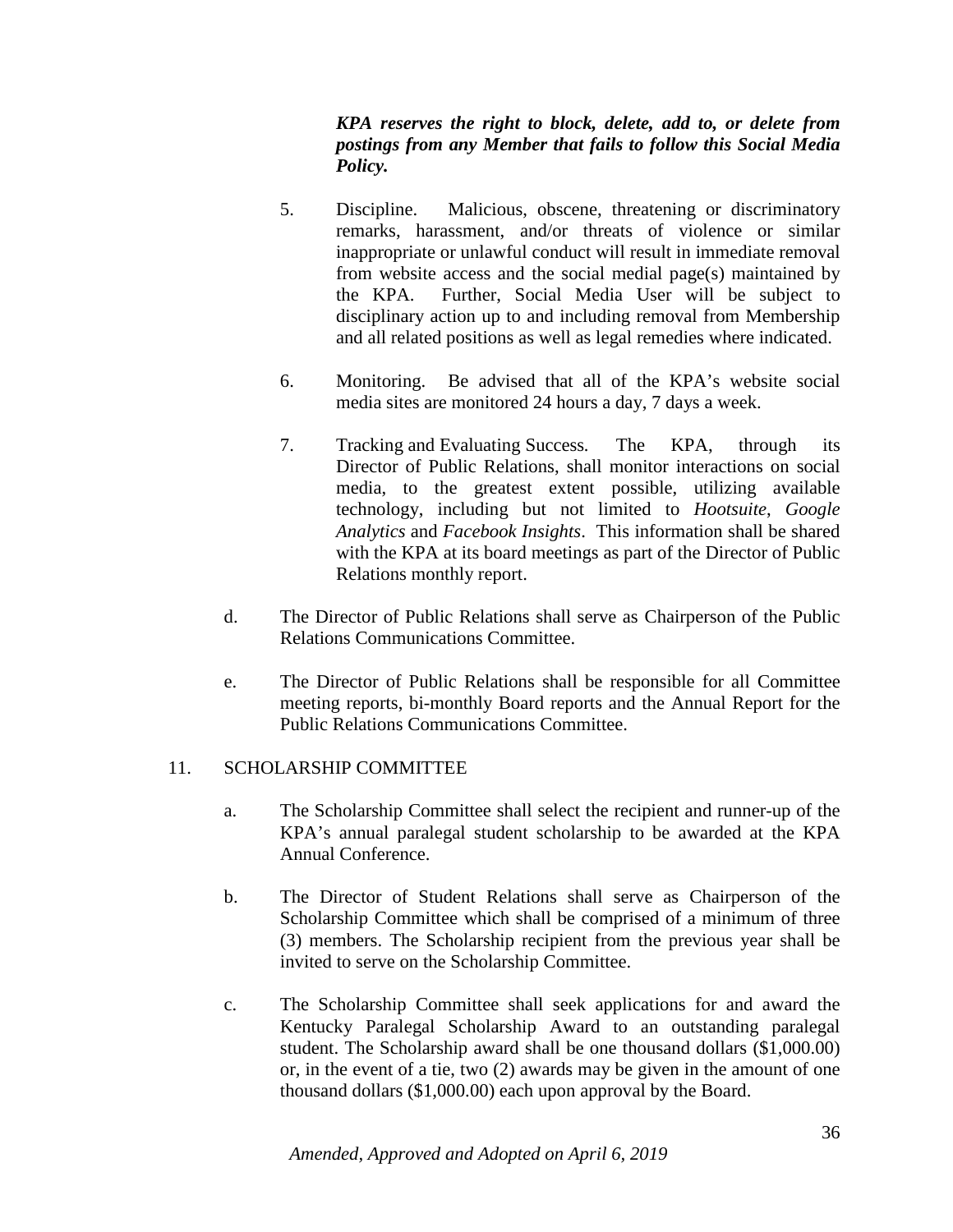- d. Applicants shall be a KPA student member in good standing enrolled as a degree-seeking student in a Paralegal Studies program approved by the American Bar Association ("ABA") or a Paralegal Studies program that is not ABA-approved but meets the substantive legal studies requirements pursuant to the ABA guidelines. Applicants must be attending a program located within the Commonwealth of Kentucky or be a Kentucky resident enrolled in an eligible paralegal studies program located outside the Commonwealth of Kentucky. Applicants shall also have completed a minimum of twelve (12) credit hours of Paralegal Studies coursework and have at least one semester of courses remaining for completion of their degree Further, the Applicant shall have an overall Grade Point Average (GPA) of 3.25 or higher and a GPA of 3.50 or higher in his or her Paralegal Studies coursework.
- e. Each Applicant shall submit the following items with the scholarship application: Application Information Form, two (2) letters of recommendation as designated on the Scholarship application, an official transcript, and a legal writing sample and/or essay.
- f. The Committee shall forward the scholarship applications to the KPA membership and the Program Directors of eligible paralegal programs located within the Commonwealth of Kentucky.
- g. The deadline for applications shall be established by the Chairperson. The Committee members shall review all applications and may require applicants to schedule face-to-face interviews with the Scholarship Committee members.
- h. The scholarship recipient and runner-up will be recognized and presented with a certificate of recognition at the KPA Annual Conference. The Scholarship recipient and runner-up shall be invited to attend that year's Annual Conference at no charge. Both recipients shall also receive KPA membership at no cost for the first membership year after graduation.
- i. The scholarship check will be issued in the name of the recipient and will be delivered directly to the recipient no later than the date of the KPA Annual Conference.
- j. In the event that no qualified applicants are nominated for the Scholarship, no Scholarship award will be given.
- k. The recipient's picture and winning essay may be published on the KPA website and/or in the Association's newsletter.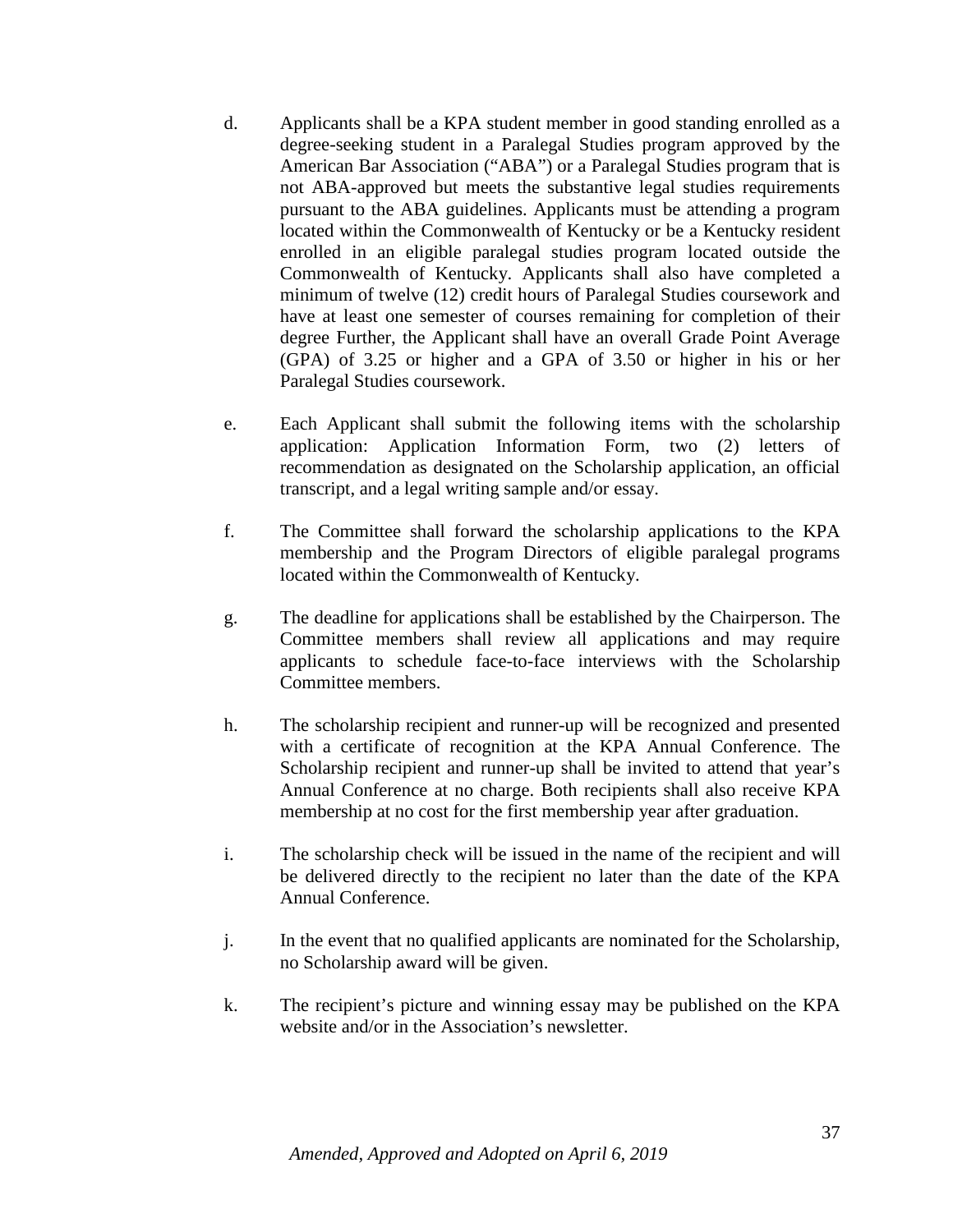l. The Director of Student Relations shall be responsible for all Committee meeting reports, bi-monthly Board reports and the Annual Report for the Scholarship Committee.

#### 12. TECHNOLOGY COMMITTEE

- a. The Technology Committee shall be responsible for acquiring, maintaining and developing the technological resources required for Association and Committee business and the electronic dissemination of information.
- b. The Director of Public Relations shall serve as Chairperson or coordinating Director of the Technology Committee and shall be responsible for ensuring all Committee meeting reports, bi-monthly Board reports and the Committee's annual report are submitted to the Board in a thorough and timely manner.

#### **IV. AMENDMENT OF POLICIES AND PROCEDURES**

It should be noted that these Policies and Procedures may need to be revised from time to time. To make these procedures as efficient as possible, Board members should not hesitate to suggest amendment and necessary deviations throughout the year; however, any amendments or deviations shall be approved by Board vote.